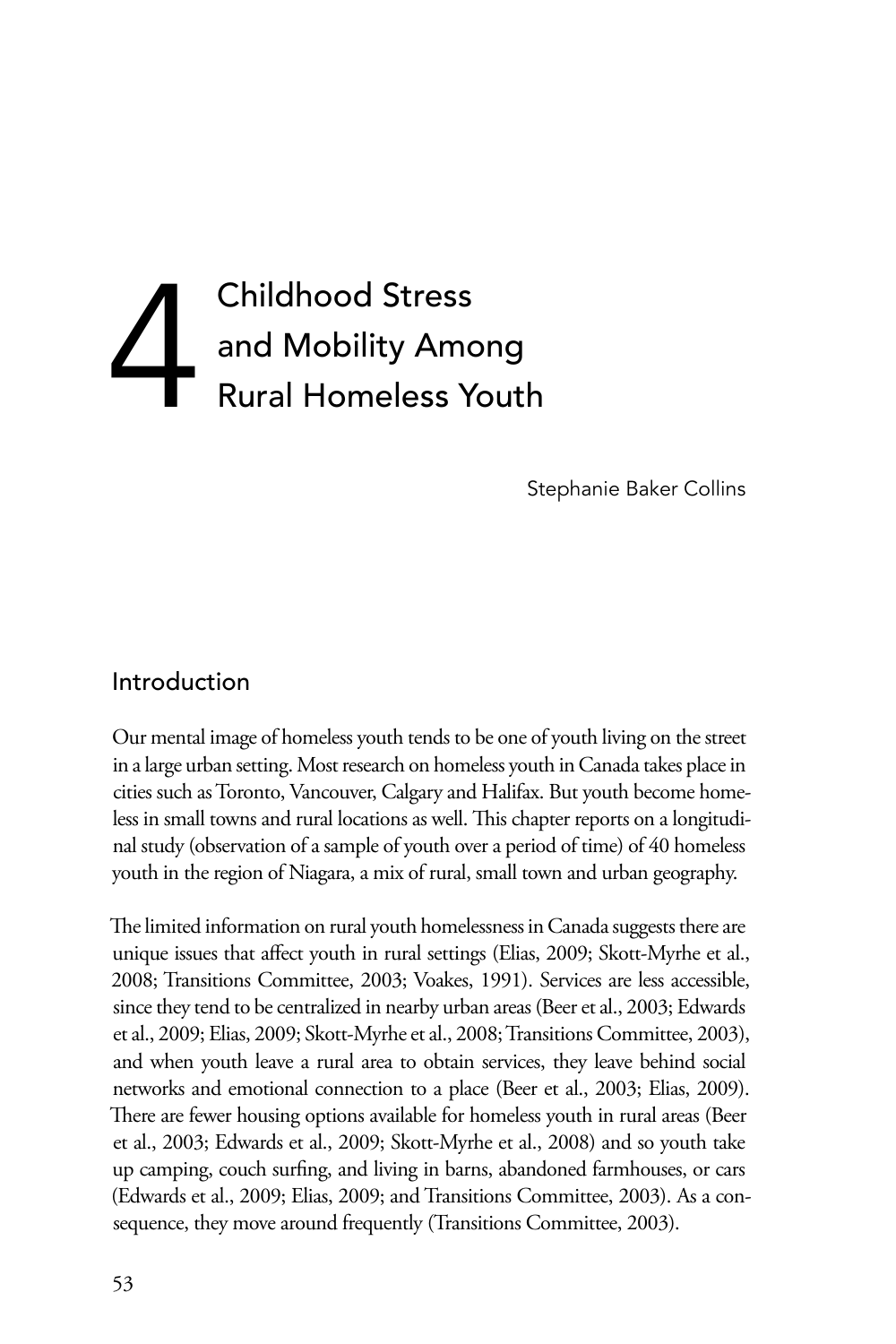In order to find out more about the nature of youth homelessness in Niagara, particularly its causes and impacts, forty homeless youth were followed over a period of six to twelve months. This study targeted youth in four separate districts of Niagara to see whether youth homelessness differed depending on geographic location. The goal of the study was to use the increased knowledge of the causes and impacts of youth homelessness to develop policies and programs that better meet the needs of homeless youth.

In this chapter, the multiple childhood stresses (parental conflict, physical/ sexual abuse, alcohol and/or drug abuse, for instance) and mobility (movement) of this population will be explored in detail. In doing so, an argument will be made that understanding the causes of youth homelessness, such as childhood trauma, is insufficient if we do not also help youth heal from the impact of such serious trauma. Emergency responses are insufficient if we do not also provide adequate long-term support to help youth put their lives back together again. The findings of this study will be placed in the context of the literature on causes of youth homelessness in Canada, and recommendations will be made for more comprehensive programs for homeless youth.

## Literature Review

For this literature review, a detailed examination of studies of youth homelessness in Canada was undertaken, including national reviews and municipal reports (Calgary, Halifax, Hamilton, Lanark County, Ottawa, St. John's, Toronto, Victoria, Waterloo, and Winnipeg). These studies were reviewed not only for their descriptions of homeless youth, but also to examine how the complex lives of individual homeless youth are captured in reports on homeless youth populations as a whole. In addition, given the significance of mobility (moving from one place to another) among the youth in this study, persistent homelessness and residential instability (instability in the place of primary residence before homelessness) among homeless youth in Canada are also examined.

#### Causes of Youth Homelessness

The challenge of describing the complexity of homelessness is widely recognized. One of the challenges identified is the problem of capturing both structural barriers that contribute to and maintain homelessness, and individual factors such as substance abuse and mental health issues that are more widespread among homeless populations (Anucha, 2005; Chamberlain & McKenzie, 2004). Gaetz (forthcoming) identifies three primary causes of youth homelessness: *individual/relational* factors including family conflict, violence, abuse and substance abuse; *structural factors* including the lack of af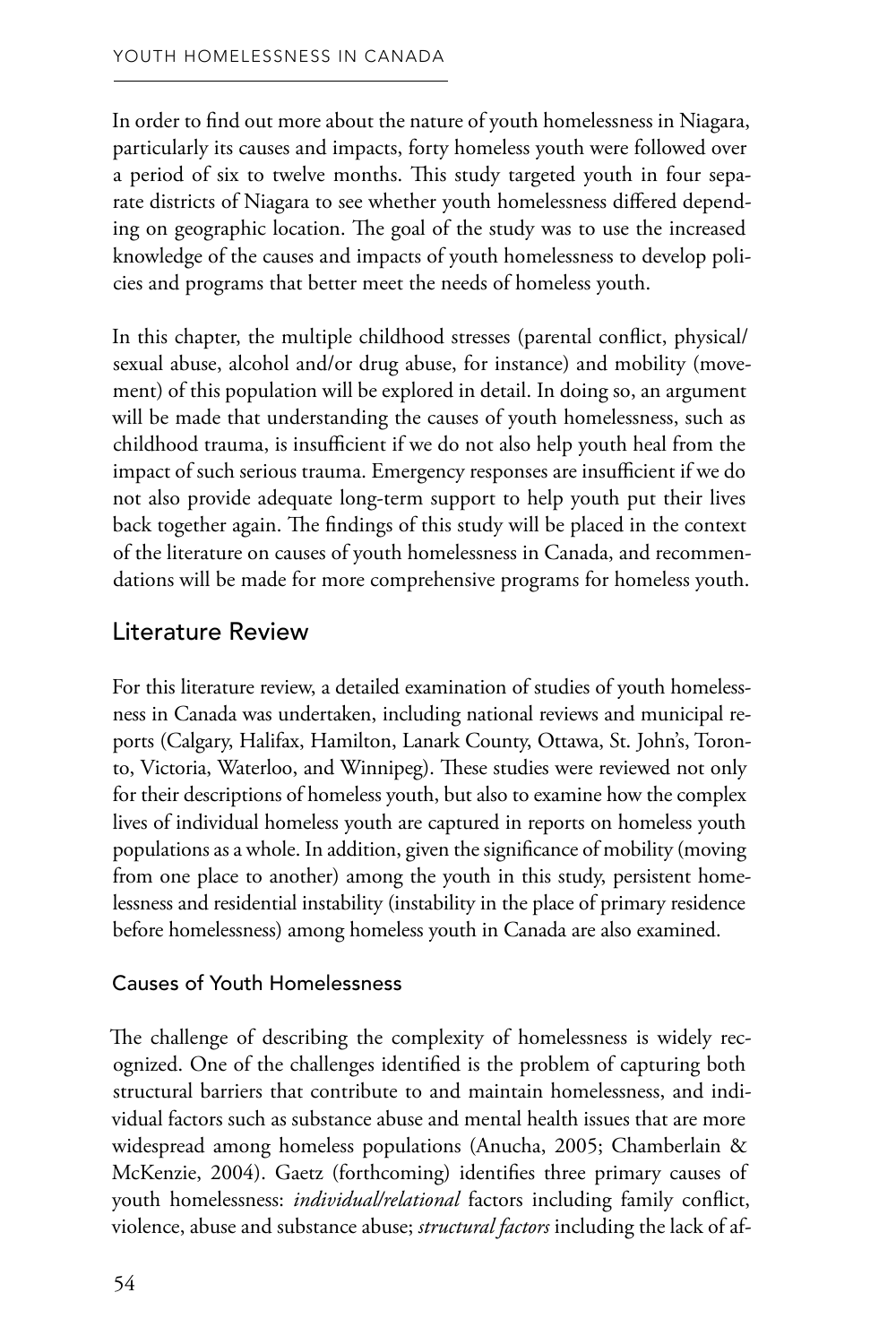fordable housing, unemployment, discrimination and inadequate education; and *systems failures* where systems outside the homelessness sector fail youth, including the child welfare, mental health, and criminal justice systems.

Research into the causes of youth homelessness is now well developed. Karabanow states that, "The literature has provided an impressive grasp on the causes and consequences of street life including family dysfunction, abuse and trauma, exploitation and alienation, poverty, addiction, and mental health and child welfare inadequacies..." (2009:1). The reports on homeless youth reviewed for this study demonstrate high rates of abuse, family conflict and substance abuse, as well as involvement with the child protection and criminal justice systems. Reports on youth homelessness generally take the form of a jarringly familiar list of common issues.

In order to arrive at this list, researchers break down individual lives into a series of characteristics (for instance, the experience of child abuse or substance abuse), the frequencies of which are then reported numerically as a total percentage for the group of youth being studied. An individual youth may have grown up in a home filled with conflict, suffered child abuse, experienced his or her parents' divorce and been sent back and forth between both parents until being kicked out onto the streets. In final reporting, this experience is reflected in a list of numbers: this percentage of youth experienced family conflict, this percentage experienced abuse, and this percentage of youth was evicted by parents. Most of the Canadian studies reviewed for this article report on the causes of youth homelessness as a list of percentages (DeSantis, 2002; Evenson & Barr, 2009; Klodawsky et al., 2006; Public Health Agency of Canada, 2006; Transitions Committee, 2003; Vengris, 2005; Wingert et al., 2005). While these lists tell us something important about the population of homeless youth in Canada, in generalizing the experiences of homeless youth, the increasing impact of multiple stresses on individual lives can be lost.

Some reports on youth homelessness do refer to the snowballing nature of stresses by reporting on the "complexity" of factors that work together to contribute to youth homelessness, and thus recognize that these factors pile up for individual youth (Koeller, 2008; PHAC, 2006; Wingert et al., 2005). McLean (2005) refers to the cumulative impact of multiple stressors and suggests that multiple stressors increase the likelihood of homelessness. Several reports suggest that the traumatic events, which occur early in the lives of youth, have an impact long after the event and can lead to later homelessness (Social Planning, Policy and Program Administration, 2007; PHAC, 2006).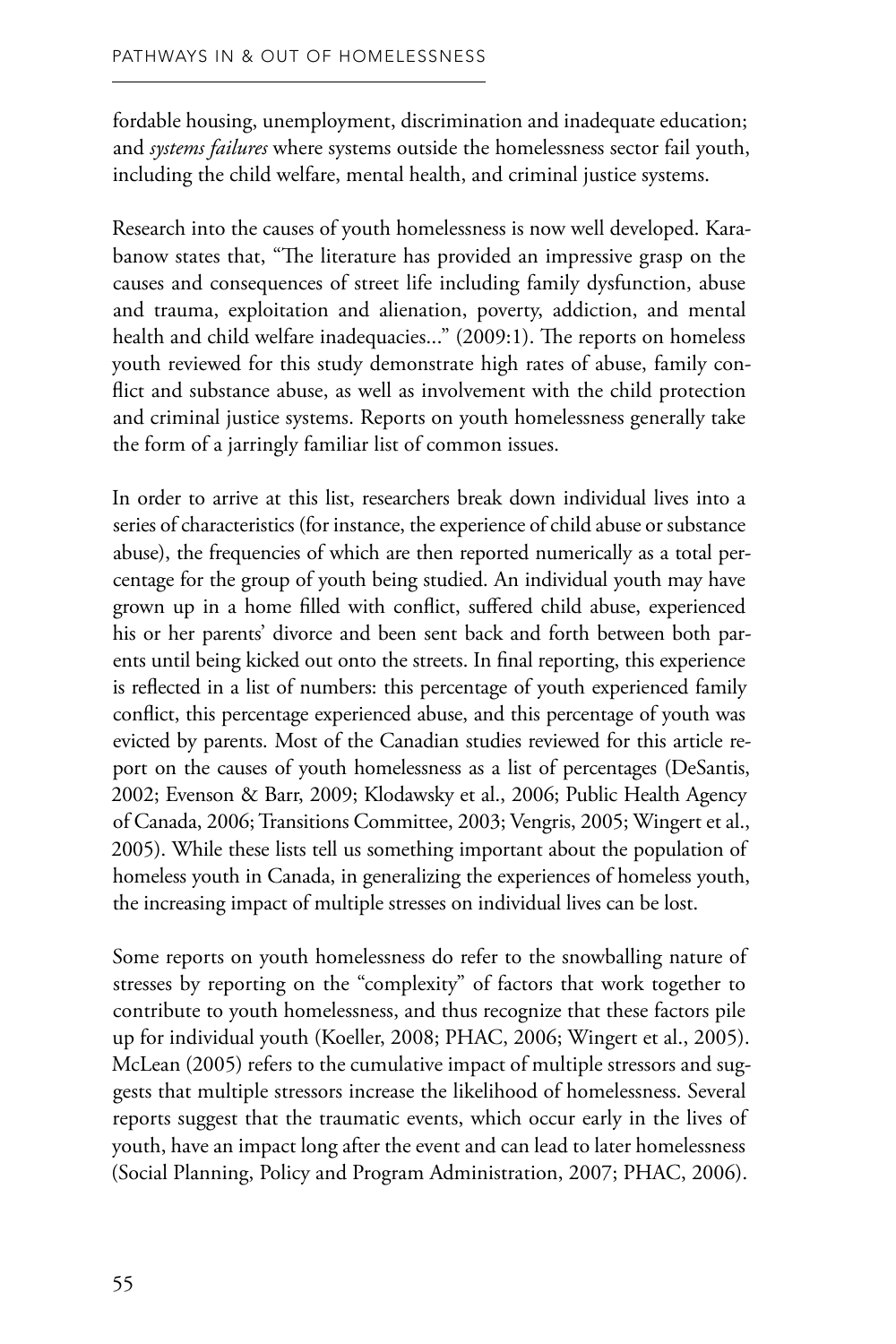Another way in which the complexity of youth homelessness is addressed is in moving beyond a "point in time" picture (i.e. where a youth was living, what a youth was doing at a particular time on a particular day) to recognizing pathways over time (Chamberlain & McKenzie, 2004; Karabanow, 2009; Staller, 2004). In a study that examined the housing history of 149 youth staying at Covenant House in Toronto, Janus et al., (1987) mapped out the pathways of runaway homeless youth and found that they cycle between family, institutions (group homes, foster care, custody), shelters (formal and informal), and the street.

Benoit et al., (2008) conducted a study of the major transitions during the life histories of street youth as compared to a random sample of adolescent youth in Victoria. They found that street youth had considerable disruption in their early years, had less supportive relationships with their parents and had parents with lower education and weak ties to employment. The authors concluded that street youth make the transition between adolescence and adulthood with a lack of social support and financial resources.

These studies found that youth are forced to take on adult responsibilities too early, without family and social supports (Benoit et al., 2008; Janus et al., 1987). The typical situation of adolescents in our culture (full time school attendance, living with parents, and financial dependence on parents) is traded for no longer being in school, insecure housing, no financial support from parents, early romantic relationships and risky behaviours (unprotected sex, drug use, etc.).

In a third study of the life histories of homeless youth, Di Paolo (1999) focused on the impact of multiple traumas<sup>1</sup> in the lives of youth. DiPaolo looked for links between past trauma and current functioning in a population of homeless youth, comparing those who had experienced trauma with those who had not. The multiple traumas he examined were child sexual abuse, physical abuse, psychological abuse (damage to a child's functioning brought about by neglect or maltreatment), exposure to domestic violence, and exposure to neighbourhood violence. DiPaolo found that all five types of trauma were associated with post-traumatic stress disorder and that the level of psychopathology (mental illness and depression) among youth increased as the frequency and severity of each type of trauma increased.

Karabanow (2009) looked at pathways for homeless youth and found that neither the path to the streets nor the path off the streets moves in a straight line. Factors that pushed youth to the streets included chaotic, disruptive and inconsistent home lives, as well as uncaring, exploitive and unstable foster care placements. For

<sup>1.</sup> This study took place in California, not Canada, but it is instructive, particularly on the impact of trauma.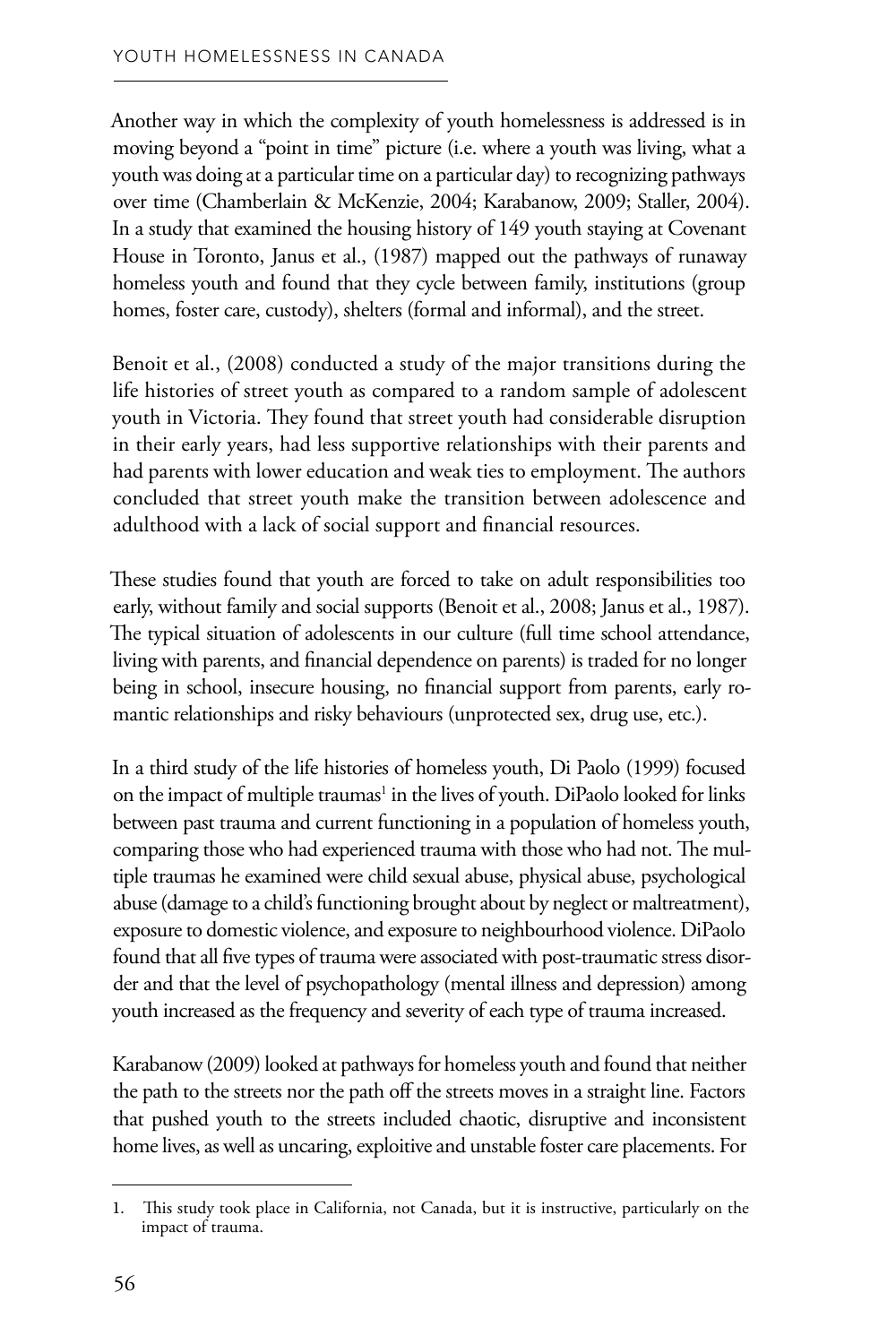youth, the streets were seen as a safer and more accepting space than their homes. Karabanow outlines the six stages youth travel through to successfully exit street life, including thinking about exiting, having the courage to change, getting help, transitioning from street life to housing, changing routines and finally a successful exit. There were numerous obstacles at each stage of getting off the street and youth usually made several attempts before a successful exit.

#### Persistent Homelessness and Residential Instability

Persistent youth homelessness is measured in different ways, such as the number of times a youth has been homeless, episodic homelessness (i.e. rotating in and out of homelessness), duration of homelessness, and the percentage of homeless youth living on the street. In several studies, the percentage of youth with multiple episodes of homelessness (from three to five) ranged from about one third of homeless youth in Calgary (McLean, 2005) and Ottawa (Klodawsky et al., 2006), to 38.6% in Lanark County (Transitions Committee, 2003). With regard to street life, reports from Halifax (Koeller, 2008) and Waterloo (DeSantis, 2002) reported that half of homeless youth had lived on the streets, while a national survey found that over 60% of homeless youth had lived on the streets full-time at some point (Public Health Agency of Canada, 2006). In terms of duration, across the cities of Calgary, Toronto and St. John's, 68% of street-involved youth were found to have participated in street life for more than a year and up to five years (Evenson & Barr, 2009). A report on street youth in Winnipeg found that an increasing number of youth are chronically or regularly homeless (Wingert et al., 2005).

Youth are also found to have patterns of disruption and residential instability prior to becoming homeless. Karabanow (2009:4) describes this pattern of disruption as follows, "family instability, including numerous transitions and moves (i.e., divorce, separation, introduction of stepparents and stepchildren, moving homes, changing cities, and shifting living arrangements)." In their review of research on homeless youth, Robertson and Toro (1999) reported that homelessness among youth was part of a long pattern of residential instability including repeated moves. In a research scan of homeless youth in three Canadian cities (Calgary, Toronto and St. John's), Evenson and Barr (2009) found that 63% of youth across the cities had grown up in a family that found it hard to maintain housing. Benoit et al., (2008) found a dramatic difference in residency patterns between a group of homeless youth and a randomly selected sample of youth from the same geographic area. By age 13, only one quarter of homeless youth were living in the same family situation into which they were born (i.e., with the same family members), while 60% of a comparable group of housed youth were living in the same family situation. In Lanark County (Transitions Committee, 2003), a geographic area comparable to Niagara, youth who had experienced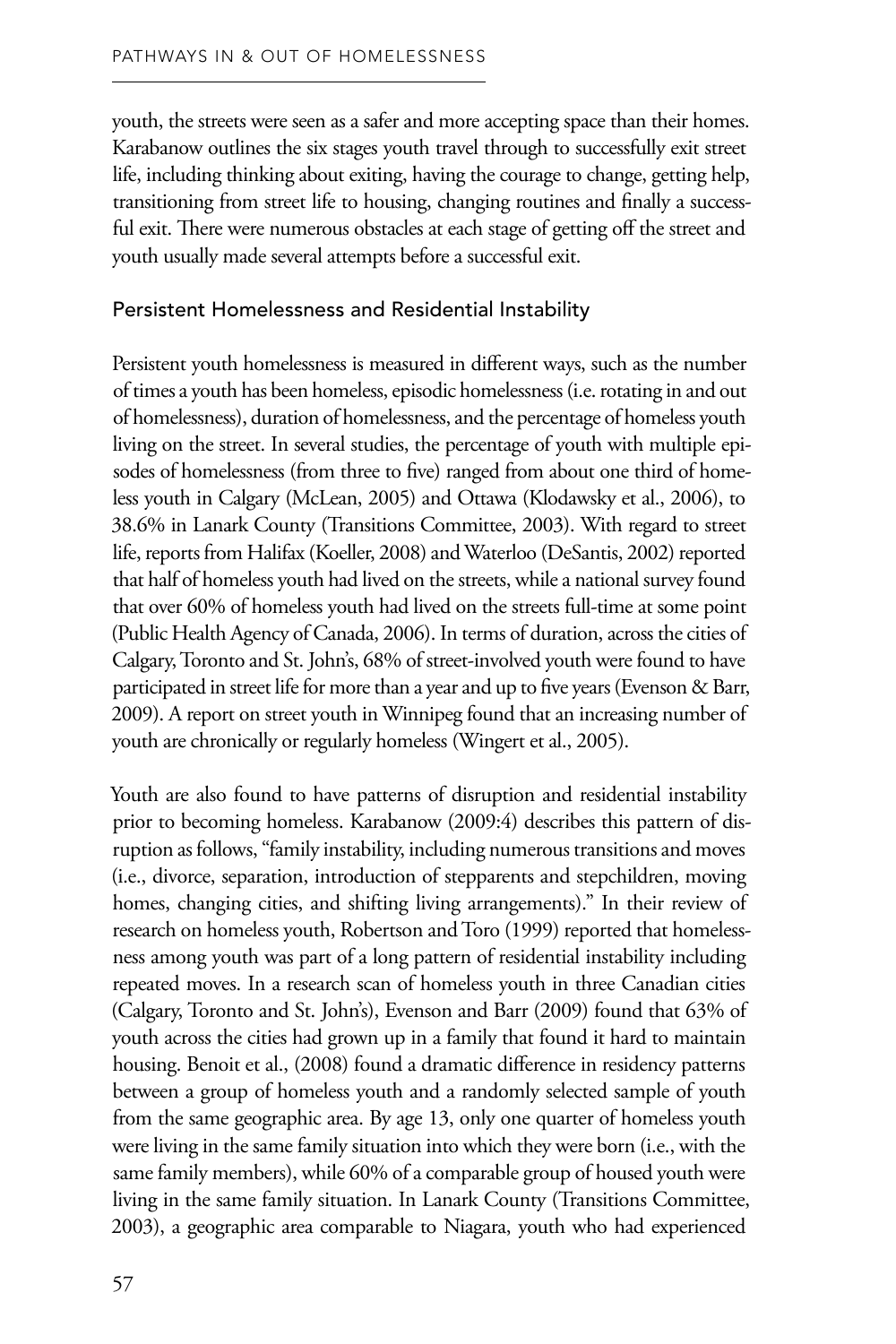episodes of homelessness were also transient (or temporary) in terms of residence, with 77% of youth having lived in their current residence for less than three months and 70% having lived in their previous residence less than a year.

The studies above demonstrate that examining youth homelessness over time reveals the risks of living on the street and the complex paths that homeless youth follow when seeking stable housing. In addition, the experiences of homeless youth before, during and after periods of homelessness are marked by residential instability, trauma at home and in the child welfare system, with added trauma experienced while on the streets. There are lasting impacts of this trauma including depression, post traumatic stress disorder and more severe mental illness. These findings demonstrate the importance of looking beyond the immediate causes of youth homelessness in understanding the needs of youth and looking beyond emergency shelter in program and policy responses to youth homelessness.

# Homeless Youth in Niagara

#### The Project

This research project, which studied homeless youth in Niagara, had three goals. The first was to understand the causes and impacts of homelessness, the second was to look for differences in causes and impacts among homeless youth depending on their geographic location in Niagara, and the third was to use the increased knowledge to develop programs that better meet the needs of homeless youth.

Youth were recruited for the study at youth shelters, youth drop-in centres, and through youth outreach workers and community agencies. Youth were eligible for the study if they were between 16 and 25 years of age, had been homeless<sup>2</sup> during the previous year and had first become homeless as teens. In order to investigate differences among homeless youth based on their location in rural or urban settings, ten youth were targeted in each of four districts of the Region of Niagara: Fort Erie/Port Colborne in the south, Niagara Falls/ Welland in the middle, St. Catharines in the north, and West Niagara.

The initial interviews with 40 youth began in the spring of 2009 and the last interviews were conducted in early 2010. The design of the study was to conduct two follow-up interviews at three months and at six months to see whether youth had achieved housing stability. The mobility or movement of the youth during the study resulted in longer time periods between interviews. Thirty of the youth

<sup>2.</sup> Homeless was defined as living on the street, living in unsuitable accommodation such as an abandoned home/car/shed, living in emergency shelter or couch-surfing.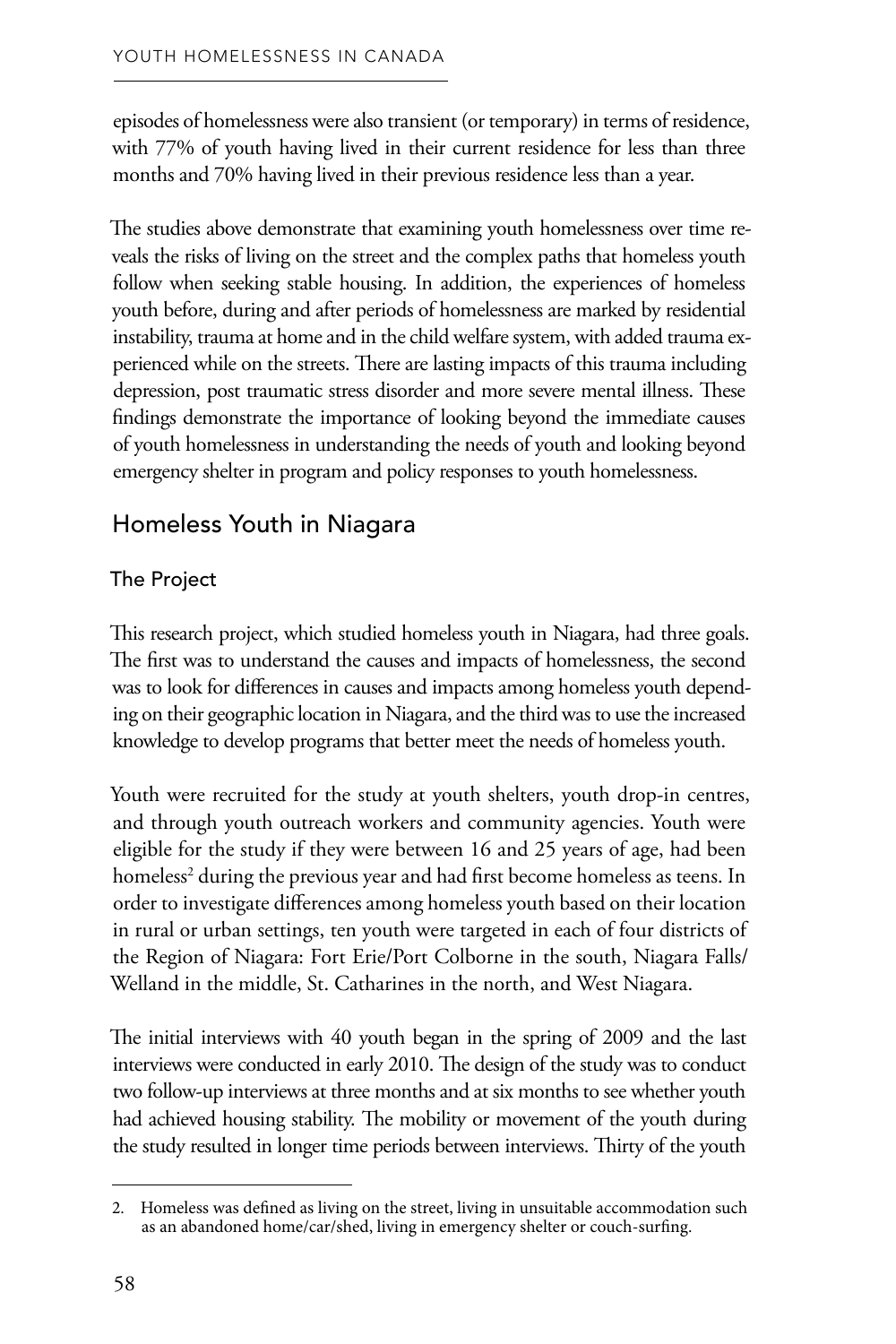were interviewed a second time, with an average of four months between first and second interview. Fifteen youth were located for a third interview, with an average time of ten months after the first interview. Youth were followed through contact information obtained at the first interview, through Facebook connections and with the help of agency staff at youth drop-in centres and shelters. The longitudinal nature of the study (following youth over time) provided important information on the difficulty of making the transition from homelessness to stable housing.

#### Project Setting

The Niagara Region extends from Lake Ontario in the north to Lake Erie in the south and is bounded on the east by the Niagara River and on the west by a boundary line that travels primarily through rural farmland. The region is divided geographically into 12 municipalities. Municipal boundaries were established when regional government was instituted and they are administrative boundaries that incorporate geographic areas larger than the built up urban area which gives the municipality its name<sup>3</sup>. There is one city with a population of 132,000 (St. Catharines), one of 80,000 (Niagara Falls) and one of 50,000 (Welland). The other municipalities all have populations of less than 30,000. The western area is primarily rural and the south is primarily small towns. The Niagara Region presents a combination of urban areas, some small towns and areas that are primarily rural farmland.

There are two shelters, one in Niagara Falls and one in St. Catharines, which serve homeless youth aged 16 to 24. There is a youth drop-in centre in Grimsby in West Niagara that is open in the late afternoon and early evening. There are adult shelters in St. Catharines, Niagara Falls, and Welland that house homeless youth, though there are no youth-specific services available in those shelters. There are also outreach services provided throughout the region to help youth connect to local services, particularly in areas in the south and west, where there are neither youth nor adult shelters.

#### Data Collection and Analysis

Youth were asked questions<sup>4</sup> about demographics (age, gender, etc.), education, employment, income, parents' employment and income, social support,

<sup>3.</sup> The 2006 census definition of an urban area refers to an area with a population of at least 1000 and no fewer than 400 persons per square kilometre. Although all of the municipalities in Niagara have a population above 1000, most have a density of less than 400 persons per square kilometre.

 4. Survey questions were based on instruments used in other homelessness studies (Aubry et al., 2007; Gardiner & Cairns, 2002; Sergeet al., 2002; Springer et al., 2006).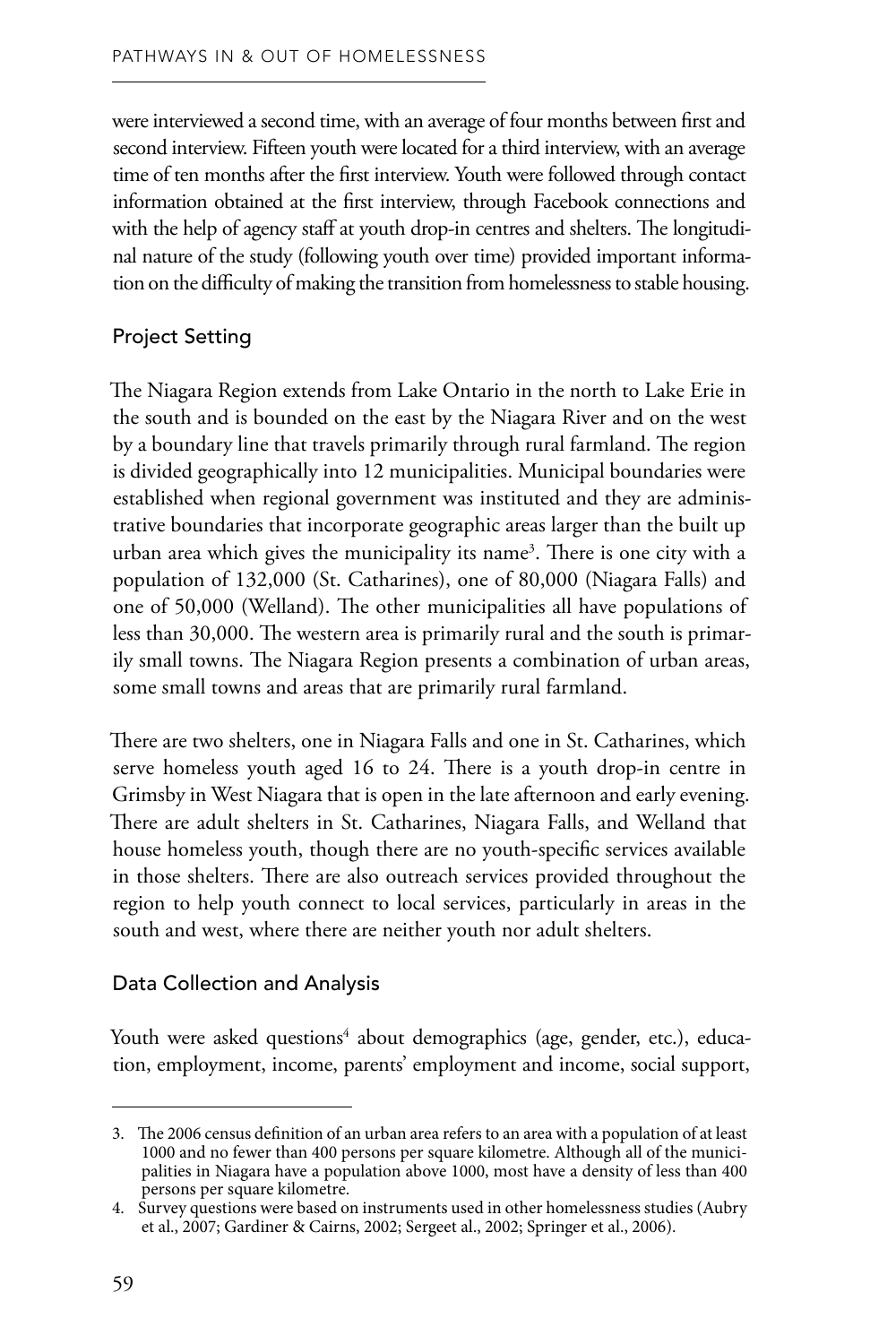childhood stressors, current and past housing situations, services, and future dreams5 . Follow-up questionnaires included a brief history of events since the last interview, current housing situation, school attendance, employment, income, social support, and connection to services. Ethical approval for the questionnaires, recruitment and interview processes, and consent forms was obtained from York University. Research procedures were developed using the Guidelines for Conducting Research with People who are Homeless (2008). Participants received an honorarium (payment) for each interview.

Quantitative (numerical) data from the questionnaires was entered into an SPSS data base for analysis and qualitative (narrative) data were coded by common themes. In addition, a research assistant worked with transcripts from the youth interviews to put together a narrative history for each youth that tracked their childhood experiences, periods of homelessness and movement during the study. The narrative was helpful since the history of each youth tended to be scattered throughout the responses to interview questions in unconnected ways.

#### Demographic Profile

The average age of youth when interviewed was 18. Seventeen of the youth were female and 23 were male. The majority of the youth, 35 out of 40 or 88%, were born in Canada. Of the five youth born elsewhere, two had lived in Canada since they were very young and three had lived in Canada for several years. Thirty-five youth described their race/ethnicity as Caucasian, one as African Canadian, one as Jamaican and three as Aboriginal. In terms of financial status, the largest group of youth (42%) reported their childhood financial situation as average, 21% as above average or wealthy and 37% as below average or poor.

## Findings<sup>6</sup>

It will be clear from the findings that most youth in this study experienced lives filled with family conflict, parental substance abuse, unstable housing situations and mobility (frequent moves including cycling between homelessness, youth shelters, couch surfing and rental housing). The focus of the findings section will be to examine these familiar characteristics in the context of the complexity of the lives of individual youth. In compiling a narrative history for each youth in the study it became clear that these stresses were there, sometimes for years, before

<sup>5.</sup> Survey instruments included an initial youth questionnaire and a follow-up youth questionnaire.

<sup>6.</sup>  Many important findings from this study cannot be discussed in this article due to space limitations. The community report summarizing the study, Sofas, Shelters and Strangers, is available online at the homelesshub.ca.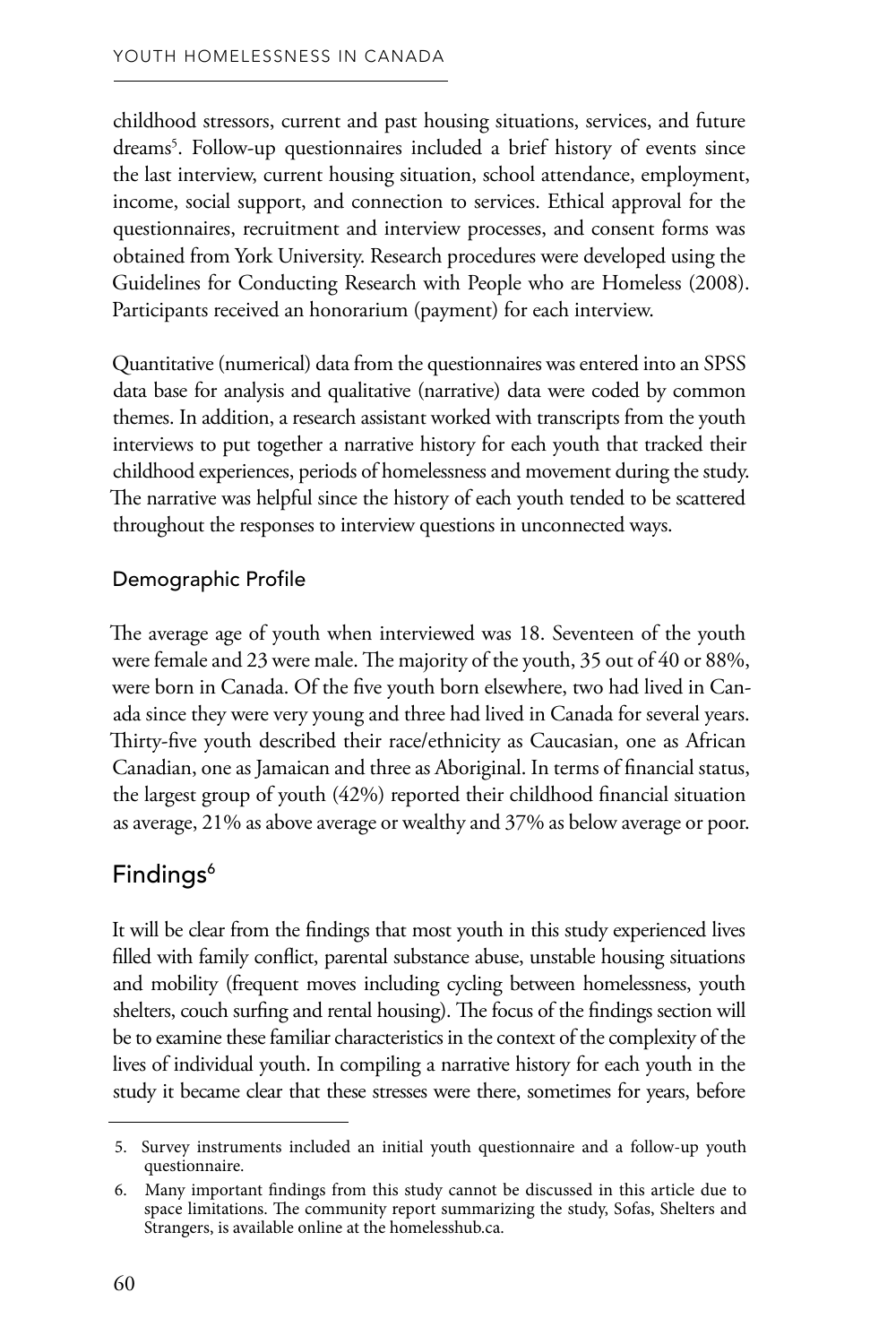youth became homeless and for most, these same stresses continued after they found housing. The following discussion will focus on the mobility or movement of youth before and during the study, the snowball impact of multiple childhood stresses and the inadequacy of emergency responses to address these issues.

#### Mobility Before, During and After Homelessness

The following discussion will include a summary of several measures of mobility among the youth in the study including lifetime mobility, mobility during the study and rural youth mobility. Information on mobility was drawn from questions about current housing situations in both the first and follow-up interviews, questions about past housing situations, previous experiences of homelessness, most recent permanent address, as well as a question about who youth lived with while growing up.

#### Mobility During the Niagara Study

Information on the mobility of youth during the study was drawn from followup interviews, which asked about the current housing situation, the housing situation immediately prior to the current one and a general question about what had happened since the last interview. Mobility patterns during the study are available for the 15 youth who were located for a third interview. In addition, there is information about the housing situation of six other youth who were not located for a third interview, either from the youth themselves when trying to set up an interview or from shelter staff who knew of their housing circumstances. The housing situation of these 21 youth over the course of the study is outlined below.

Only three youth were in the same housing situation for all three interviews. An additional two youth were housed at the time of the second interview and remained housed in the same situation at time three. Eight youth were housed at time three though they were not housed at time two or were in a different housing situation. Eight youth were in temporary housing situations at time three, which included primarily couch surfing, with one youth in a shelter, one with grandparents and another in custody. Some youth moved from homelessness to rental situations during the course of the study, other youth moved from rental situations back into homelessness and a few managed to do both.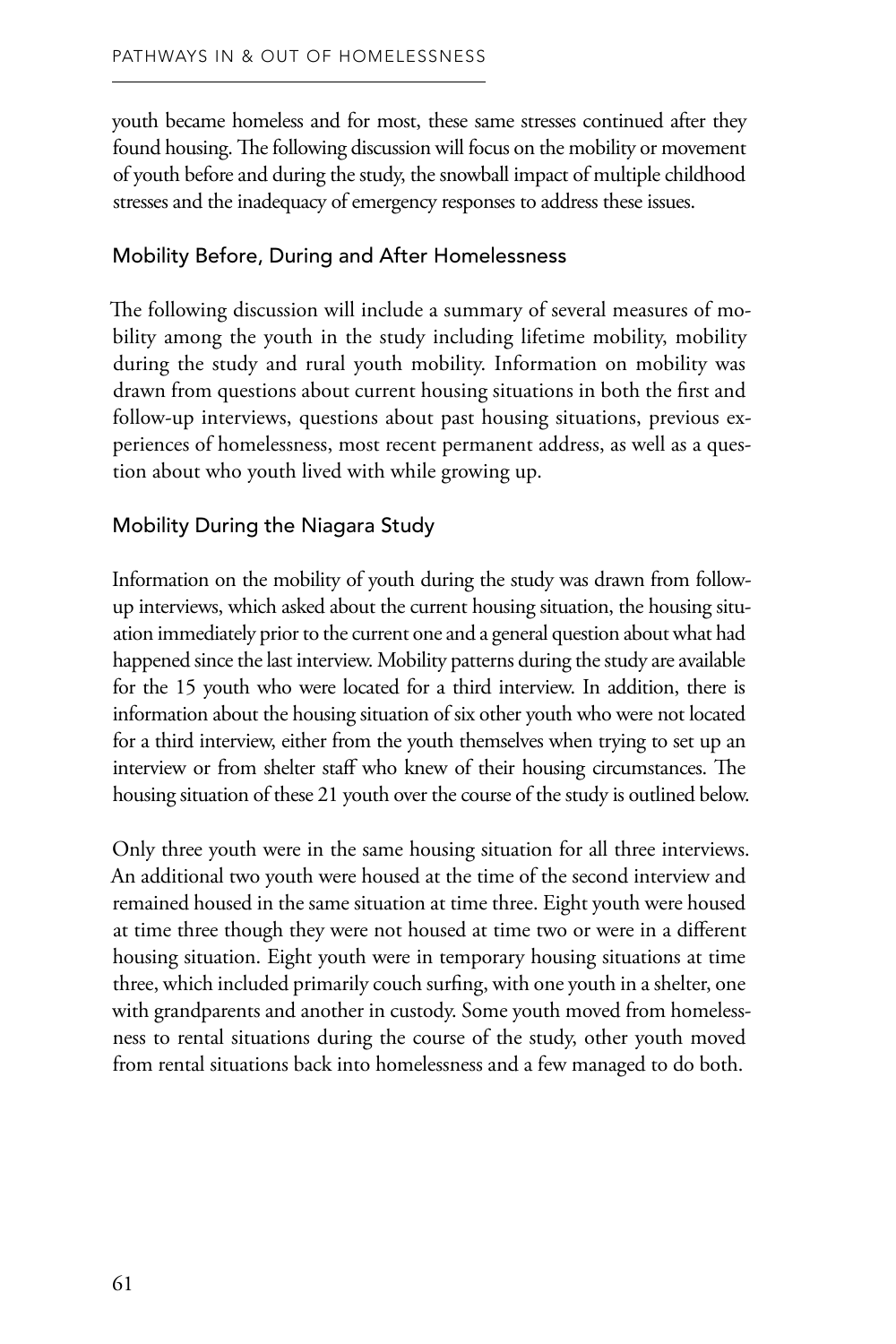| Youth housing situation over the course of the study |                 |                         |                                             |  |  |  |
|------------------------------------------------------|-----------------|-------------------------|---------------------------------------------|--|--|--|
| Youth ID                                             | Time One        | Time Two                | <b>Time Three</b>                           |  |  |  |
| 1                                                    | Renting         | In custody              | In custody again after<br>renting for a bit |  |  |  |
| 3                                                    | Shelter         | Transitional housing    | Same transitional housing                   |  |  |  |
| 4                                                    | Shelter         | Different shelter       | Same shelter as time two                    |  |  |  |
| 6                                                    | Abandoned house | Renting                 | Different rental                            |  |  |  |
| 7                                                    | Shelter         | Shelter                 | Renting                                     |  |  |  |
| 8                                                    | Renting         | Same rental             | Same rental                                 |  |  |  |
| 9                                                    | Couch surfing   | Renting                 | Different rental                            |  |  |  |
| 10                                                   | Couch surfing   | With mother             | Couch surfing                               |  |  |  |
| 11                                                   | Couch surfing   | Motel                   | Couch surfing                               |  |  |  |
| 15                                                   | Renting         | Couch surfing           | Renting                                     |  |  |  |
| 17                                                   | Renting         | Same rental             | Same rental                                 |  |  |  |
| 18                                                   | Couch surfing   | Couch surfing           | Renting                                     |  |  |  |
| 24                                                   | Shelter         | Renting                 | Rooming house after<br>some time in custody |  |  |  |
| 27                                                   | Shelter         | Rooming house           | Renting in another city                     |  |  |  |
| 28                                                   | Renting         | Same rental             | Same rental                                 |  |  |  |
| 29                                                   | Renting         | Boarding with<br>family | Grandparents                                |  |  |  |
| 30                                                   | Shelter         | Renting a room          | Couch surfing                               |  |  |  |
| 31                                                   | Shelter         | Transitional housing    | Transitional housing                        |  |  |  |
| 32                                                   | With father     | Couch surfing           | Renting                                     |  |  |  |
| 35                                                   | Renting         | Same rental             | Couch surfing                               |  |  |  |
| 37                                                   | Motel           | Renting                 | Couch surfing                               |  |  |  |

Table 1

Another measure of youth mobility over the course of the study was to count the number of times youth moved between the first and follow up interviews (see Table 2). These are conservative estimates since some youth were not able to recall each instance in a series of couch surfing arrangements. Youth moved an average of three times during the study, with three youth having no moves on one end of the continuum and seven youth moving more than seven times. (In the findings and discussion section of this chapter a critique will be made of the tendency of reports on homeless youth to present findings in a generalized fashion, obscuring the complexity of individual lives and the cumulative impact of multiple stresses. Averages are being used here to illuminate the individual mobility of the youth in this study as reported in Table 1 and the specific challenges faced by youth in rural areas.).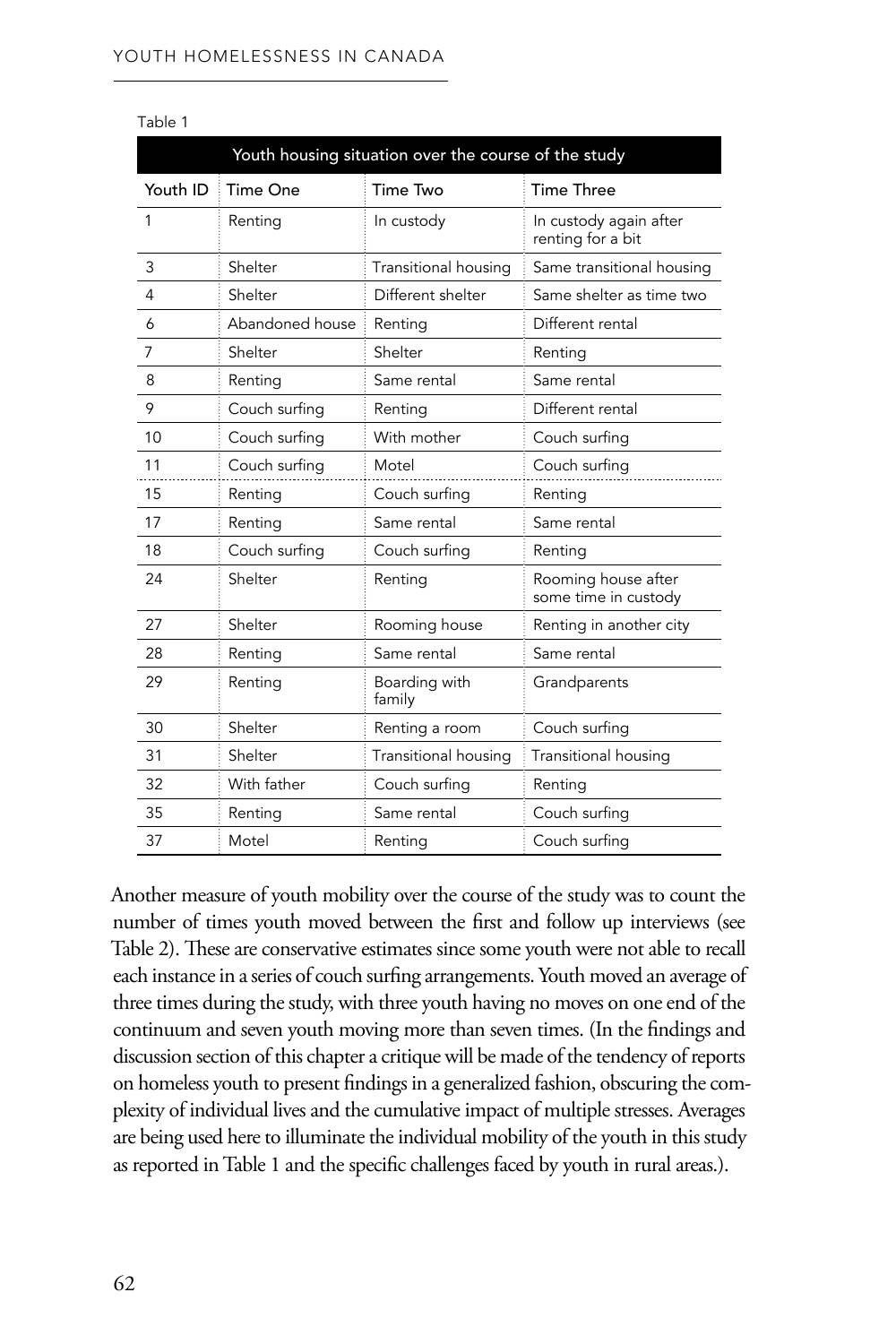| Table 2 |                                          |                    |  |  |  |
|---------|------------------------------------------|--------------------|--|--|--|
|         | Average number of moves during the study |                    |  |  |  |
|         | Regional Area                            | Average # of Moves |  |  |  |
|         | West Niagara                             | 5.25               |  |  |  |
|         | St Catharines                            | 3.14               |  |  |  |
|         | Niagara Falls/Welland                    | 2 16               |  |  |  |
|         | Port Colborne/Fort Erie                  | 3.33               |  |  |  |

#### Youth Mobility in Rural Areas

Significantly greater mobility among West Niagara youth, compared to youth in other areas of the Region, can be seen in the above table. This area of Niagara is the most rural of the targeted districts. There is no youth shelter here so youth must make their way to St. Catharines or Niagara Falls. As a result, youth in West Niagara have much higher rates of couch surfing compared to other geographic areas. Since couch-surfing is a very temporary housing solution it makes sense that West Niagara youth would have moved more than youth in other areas. As one West Niagara youth stated, "I don't feel comfortable mooching off of friends. I stay two or three days, after that you are overstaying your welcome."

Although transportation to services is a barrier in Niagara, since inter-city transportation is limited, transportation was not the primary reason youth opted for couch surfing. They described a fear of going to a large, unfamiliar city as expressed in the quote below from a West Niagara youth:

*They tried to get me to go to the [the youth shelter] but I didn't want to go to St. Catharines, I don't know it there. Plus my friend went to St. Catharines and got shot there. It scares me when I'm in the city because cities are full of messed up people… Services are available in the city but not here. I'm scared to go to the city, but I would like those things.* 

A couple of West Niagara youth had been to the youth shelter in St. Catharines and came back:

*We stayed there for two nights, three nights, and then came back here. It was too crazy there, and it was really weird being there… It felt really uncomfortable. You know you would go outside and it was totally different, you walked outside and there were cars, and peoplecity, right- way different than here. Felt more peaceful here.*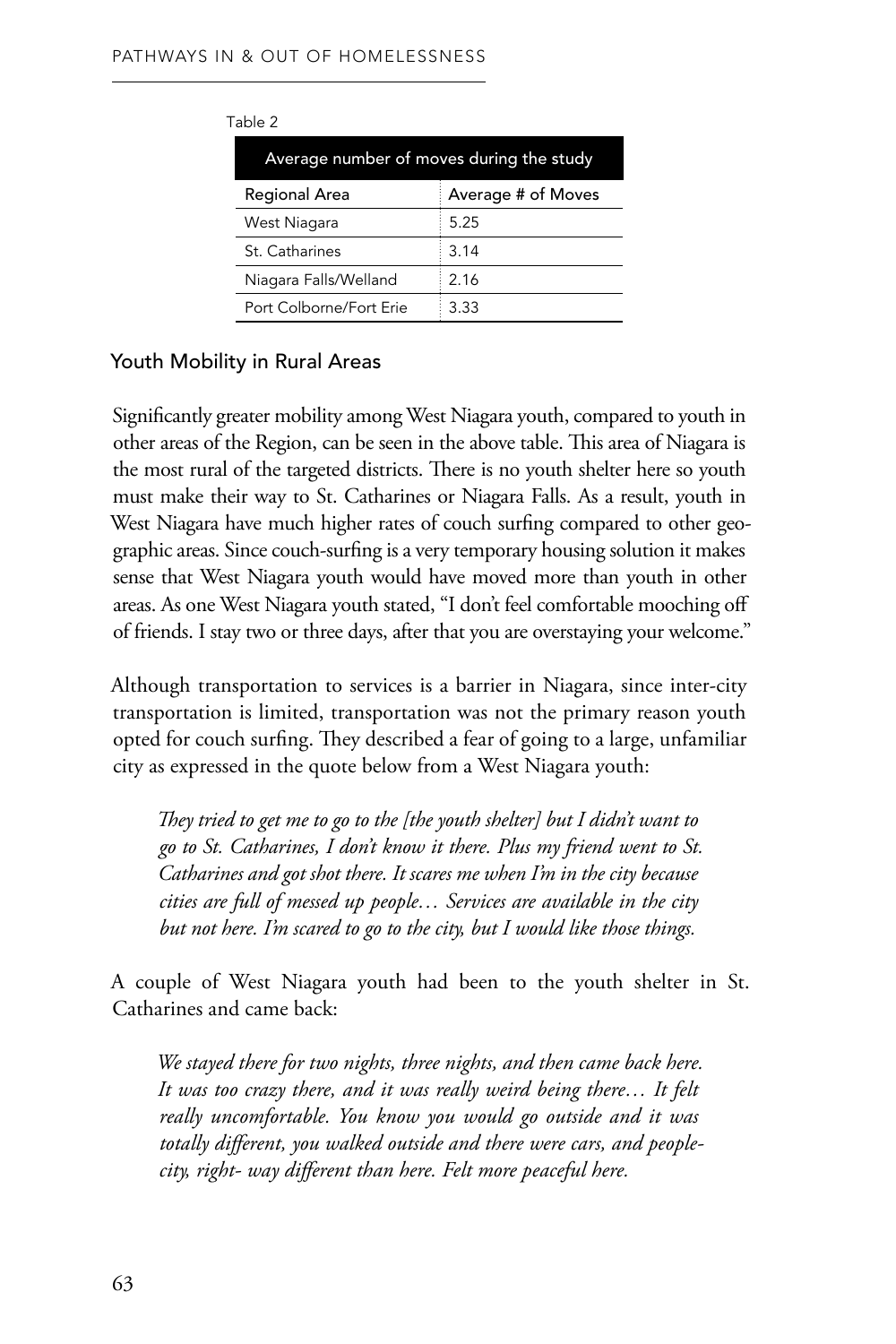Several youth from the Fort Erie/Port Colborne area of the region also expressed a desire to remain in their own community rather than leave friends and family to obtain services in an urban area. The following statement was made about services that are needed:

*…and a local shelter, to not have to go to Welland if you need a place to stay, and leave your friends and everything. That's why if I hear someone is homeless I would always offer them my couch, a place to stay until they get something.* 

#### Lifetime Housing Mobility/Disruption

There was significant mobility among the youth who moved frequently while they were still quite young, primarily due to family disruption. Of the homeless youth in Niagara, only 6 of the 40 youth (or 15%) had been in the same living situation for their entire youth prior to becoming homeless. The majority of youth (85%) had experienced either a change in family make-up through divorce, had been sent back and forth between parents, had lived with other family members, and/or spent time in the care of Children's Aid Society. Three of the six youth who had remained in the same living situation throughout their lives had witnessed or experienced abuse in their parental home. This family instability was often, though not always, combined with housing instability. And housing instability did not necessarily result in frequent homelessness, as demonstrated in a youth's description of the combined family disruption/housing instability that occurred before homelessness:

*When I was a kid we moved around a lot – my Mom… moved us around because she was trying to hide us from our Dad; she did everything she could to keep us away from him because he used to beat her every day and us. Court stated he wasn't allowed near us but he didn't really follow the law. He'd break into our house. One time he crawled in through our bathroom window – I was 7 years old – told us to pack our stuff, put us in a cab and took us back to Hamilton. We were in Vancouver. I bawled my eyes out. I didn't want to leave my mom – I love her to death. It took 3 or 4 years before we got back to mom.* 

Categories were developed for the youth in Niagara according to the frequency of homelessness prior to the study. The "housing history" categories developed were first/second time homeless, unstable housing, and chronic or prolonged homelessness. At the time of the first interview, 11 of the 40 youth were homeless for the first or second time, and 22 or 55% of the youth had experienced chronic homelessness. This left a group of 7 youth whose lives were character-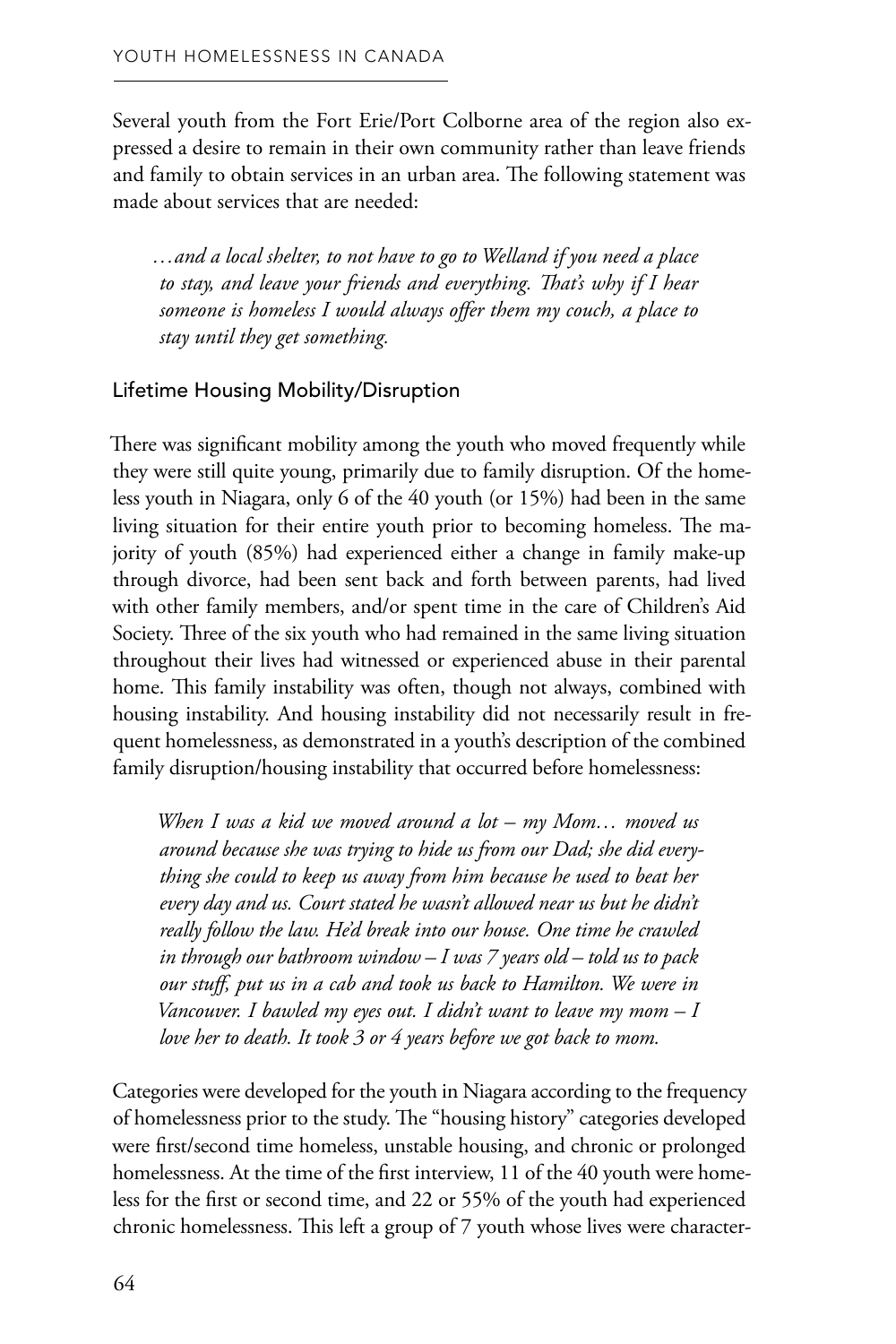ized by a combination of unstable housing and/or unstable family life. These youth had experienced lengthy episodes of unstable housing, which included three or more moves in location and/or three or more changes in guardianship. The following statement describes the disruptive life one youth experienced:

*My mom didn't like me, she sent me to live with my auntie. My auntie didn't like me, sent me back to my dad, and they kicked me out a week after so it's kinda like I didn't really care because I was getting sent everywhere you know.* 

Considerable family disruption and mobility was found among most of the youth in Niagara before, during and after the study. Mobility was examined by compiling narrative histories on the youth in this study. While mobility was not originally included in the list of childhood stressors, evidence suggests that moving frequently does function as a stressor in the lives of children and adolescents. Studies that look at the impact of frequent moves on children and youth have found adolescent adjustment problems (Adam & Chase-Lansdale, 2002), increased behavioural problems during childhood and increased risk-taking behaviour among adolescents (Jelleyman, 2008), as well as negative impacts on academic performance (Schafft, 2006; Cohen & Wardrip, 2011) and negative impacts on both psychological and physical health (Cohen & Wardrip, 2011).

#### Childhood Stressors

Reports on youth homelessness in Canada consistently identify early childhood stressors, including a hostile family environment and conflict and abuse as contributing factors to youth homelessness. Some reports note the long lasting impact of childhood stress (Evenson & Barr, 2009; Koeller, 2008; Public Health Agency of Canada, 2006) and several suggest that the greater the number of childhood stressors, the more likely it is that youth will become homeless (McLean, 2005; Public Health Agency of Canada, 2006).

In this study an index of childhood stressors was used to measure the number of traumatic events that youth were exposed to during childhood and adolescence.7 Eleven childhood stressors were included in the questionnaire, as shown in Table 3.

<sup>7.</sup> The index for this study was adopted from a similar index used in studies on homelessness in Ottawa and Windsor. The index originated in the Statistics Canada National Population Health Survey.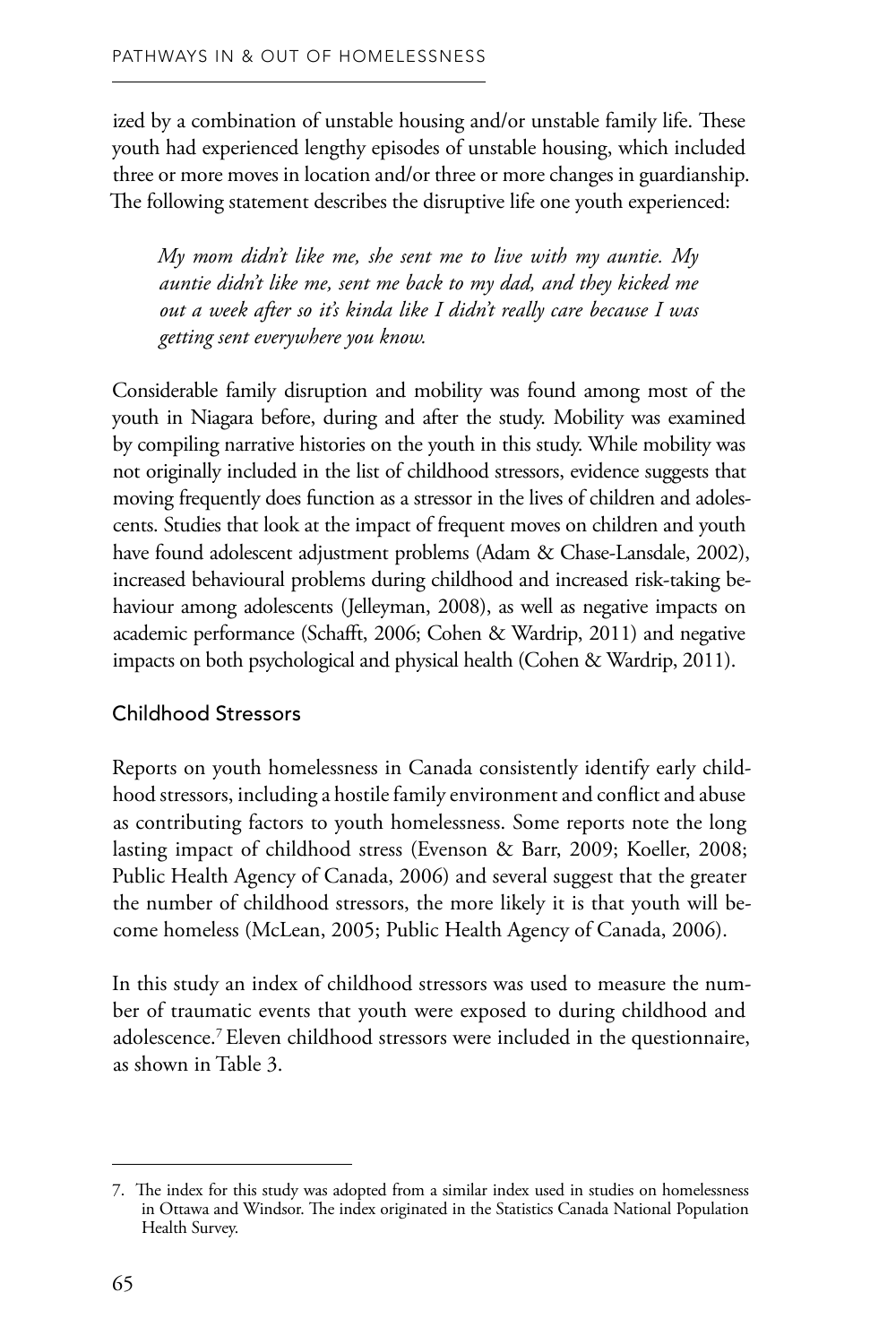| <b>Childhood Stressors</b>                 |                 |                     |  |  |
|--------------------------------------------|-----------------|---------------------|--|--|
| Childhood Stressor                         | Number of Youth | Percentage of Youth |  |  |
| Frequent parental arguments                | 26              | 65%                 |  |  |
| Experienced/witnessed abuse                | 26              | 65%                 |  |  |
| Parental separation and/or divorce         | 24              | 60%                 |  |  |
| Youth substance abuse                      | 24              | 60%                 |  |  |
| Parental substance abuse                   | 23              | 58%                 |  |  |
| Long term parental unemployment            | 19              | 48%                 |  |  |
| Youth sent away from home                  | 18              | 45%                 |  |  |
| Spent time in a foster home                | 14              | 35%                 |  |  |
| Spent time in custody                      | 13              | 33%                 |  |  |
| Experience cultural conflict within family | 10              | 25%                 |  |  |
| Spent time in a group home                 | 6               | 15%                 |  |  |

Table 3

The results above indicate high levels of stress in the lives of homeless youth in this study. There were 26 out of 40, or 65% of youth who experienced and/or witnessed abuse. Half of the 40 youth were themselves abused physically or sexually. The primary form of abuse was physical, with 4 youth reporting sexual abuse in addition to physical abuse. Youth who were abused became homeless at a younger age than youth who were not abused.

Parental conflict and/or divorce, substance abuse and abuse were all experienced by over half of the youth, and for many youth these factors occurred together. Of the 26 youth who experienced and/or witnessed abuse, 77% reported frequent conflict between their parents, and 73% also had parents who abused drugs or alcohol. Given the lasting impact of childhood stress, it is significant that all but one of the youth experienced multiple stressors and the average number of stressors experienced was five.

Given the strong connection between youth homelessness and childhood trauma one might expect youth who were already chronically homeless to have experienced more childhood stressors. This was not the case for this population. Youth who were homeless for the first or second time did not experience fewer childhood stressors on average than those who faced unstable housing or chronic homelessness.

To show that multiple childhood trauma does not only affect the chronically homeless or unstably housed, three case examples were drawn from each of the housing categories: one youth who was first/second time homeless, one youth who experienced unstable housing and one youth who was already chronically homeless at the time of the study.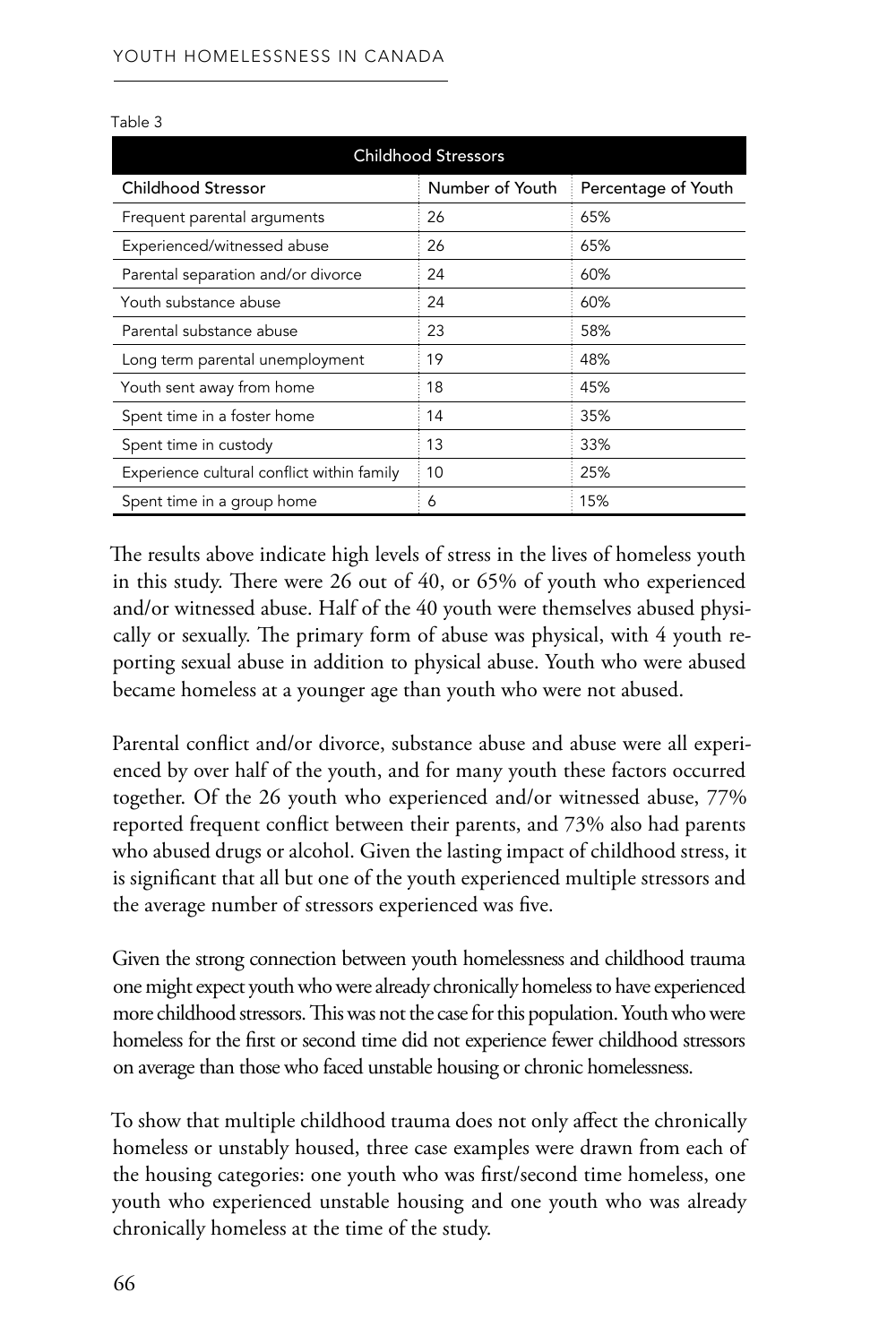Vanessa (a pseudonym) was homeless for the first time when she was interviewed at age 17. She had witnessed physical abuse of her mother by her father, who also threatened her physically and this conflict with her parents led her to leave home. Prior to making her way to the shelter where she was interviewed, she stayed in an abandoned house with her boyfriend and then couch surfed with several friends. After leaving the youth shelter she and her boyfriend crashed at a one bedroom apartment with other youth he met at the youth drop-in centre, but conflict in the apartment led them to leave. After leaving she and her boyfriend lived outside in a tent and in abandoned buildings. She identified that she has tried to commit suicide. At last contact she was back with her parents, but given the ongoing conflict, was spending most of her time at her boyfriend's place. Vanessa moved at least seven times since the first interview and she had experienced four childhood stressors.

Lance experienced unstable housing while growing up. He lived with parents until he was twelve, witnessing alcohol abuse, conflict and physical abuse between his parents. They divorced when he was 12 and he lived with his mother and brothers. He eventually moved to a northern city with one of his brothers. He was first homeless at 16 when his brother kicked him out after an argument. He spent a week on the street, bumming change for a bus ticket back to Niagara before receiving assistance from the Red Cross' "Operation Send a Child Home". Back in Niagara he lived with his mom, was employed at various short term jobs and was also in custody on 12 different occasions. (He tried to commit suicide during this time.) After getting out of jail the last time he was allowed to return to his mother's on the condition that he was working and helping with the bills. After losing his job he lived with friends and spent time in shelters. At last contact he had been receiving Ontario Works and living in the same place with his girlfriend for about four months. He had experienced eight childhood stressors while growing up and moved two times during the course of the study.

Amber was already chronically homeless when she was first interviewed. Prior to becoming homeless she was living with her mom and they moved often, (*"We moved to like every city and it was always a few months after another, live six months, move"*). She first became homeless at age 14 when her mother kicked her out of the house and she went to live with friends. Then she was sent to live with her dad. Conflict with her father led to her being kicked out by him several times. Then she stayed with her boyfriend at his mother's place (where she was also kicked out) and then at his father's place. Subsequent to the first interview, she bounced from place to place because she could not afford rent on her social assistance income. At the third interview, she had her own place and was working on completing high school. She had both witnessed and experienced abuse had experienced seven childhood stressors and had moved at least three times during the study.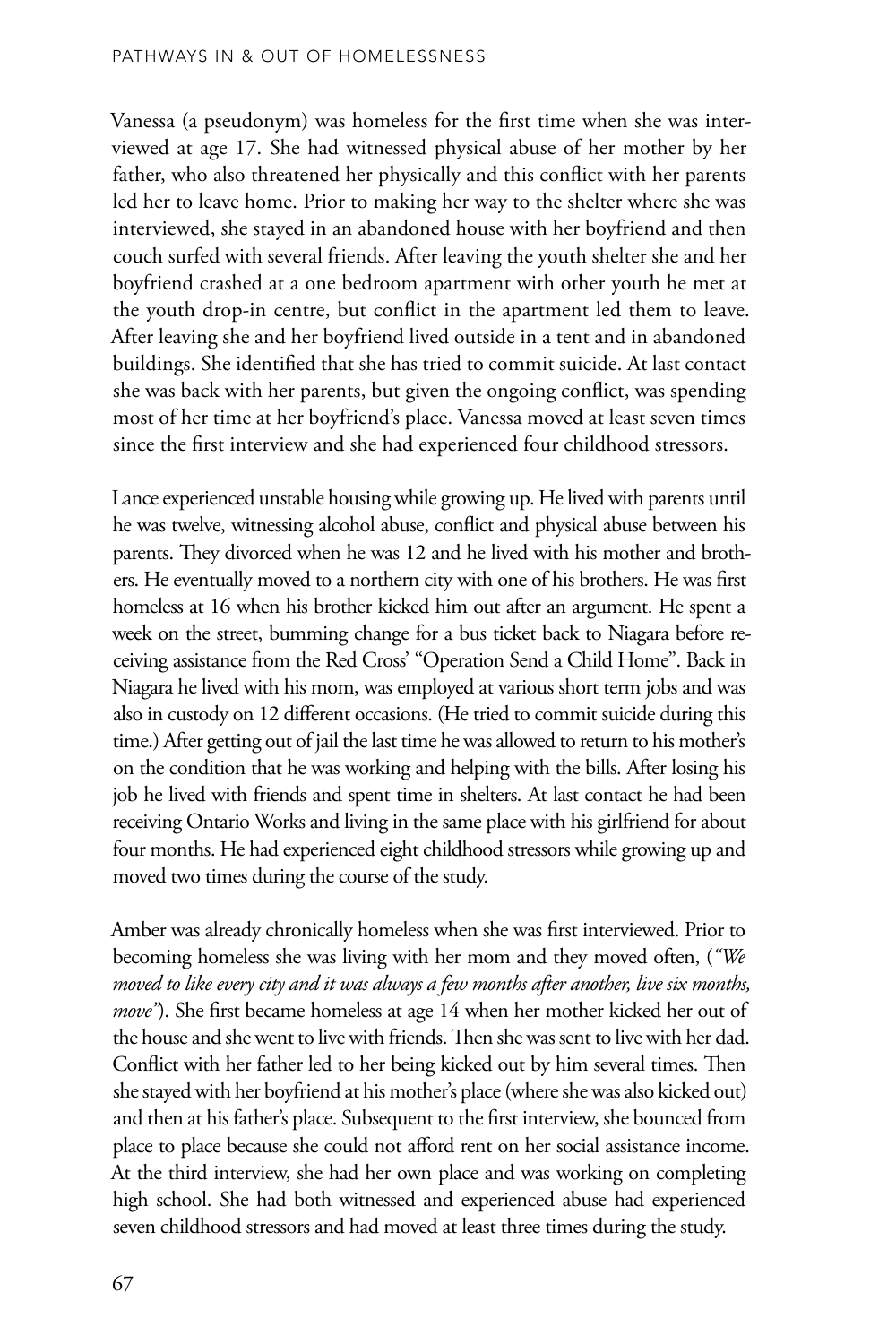As was noted at the beginning of this article, when focusing on causes of youth homelessness, childhood stressors tend to be viewed as factors that trigger homelessness. But the evidence from this study shows that youth with similar experiences of childhood stress may not end up in the same housing circumstances. Each of the youth above experienced multiple childhood stressors, but at the time of the first interview each had a different housing outcome. Youth in trouble become visible when they are homeless. *But it is important not to conclude from this that their housing difficulties are a reliable warning system for that trouble.* Youth who have experienced significant trauma do not necessarily become visibly homeless. The importance of treatment, as well as housing, will be discussed in the recommendations.

#### Risky Housing Situations Persist

It is clear from follow up interviews with Niagara youth that many are not stably housed after leaving the shelter system for rental accommodation. A common source of risky housing comes from needing to share housing with other youth in order to afford rent. Sharing housing with youth they have met in the shelter or on the street is problematic since this option involves overcrowding, conflict and bunking with youth they may not trust or whose substance abuse problems complicate their own lives. One youth lost housing and possessions:

*I had my own place…, even had my own car, nothing much, but it was mine. My roommates had cocaine problems. They sold my stuff, one day I came home and I was locked out.* 

The following example from the study provides an illustration of risky housing. In comparing youth narratives, five youth were discovered to be sharing a one bedroom apartment. Their story was pieced together because four of the five youth were connected to the study. The story begins with Julie, a crown ward since she was 12, having been evicted from a foster home. Drop-in centre staff helped her find a one bedroom apartment. After that, four other young people (two couples) whom she met at the drop-in centre moved in with her. There was ongoing conflict over the rules and paying rent. Eventually the landlord evicted her for having too many people staying in her apartment.

Vanessa (profiled in the case example above) and Justin's (her boyfriend, not part of the case example above) story illustrates the risky situations youth often face when trying to find housing. Tired of the conflict in the small apartment, Vanessa and Justin left one night, climbed the local marina fence, broke into a boat, slept there and snuck out the next morning. Justin was then arrested for trying to sneak into an abandoned house and spent time in custody. After getting out, he and Vanessa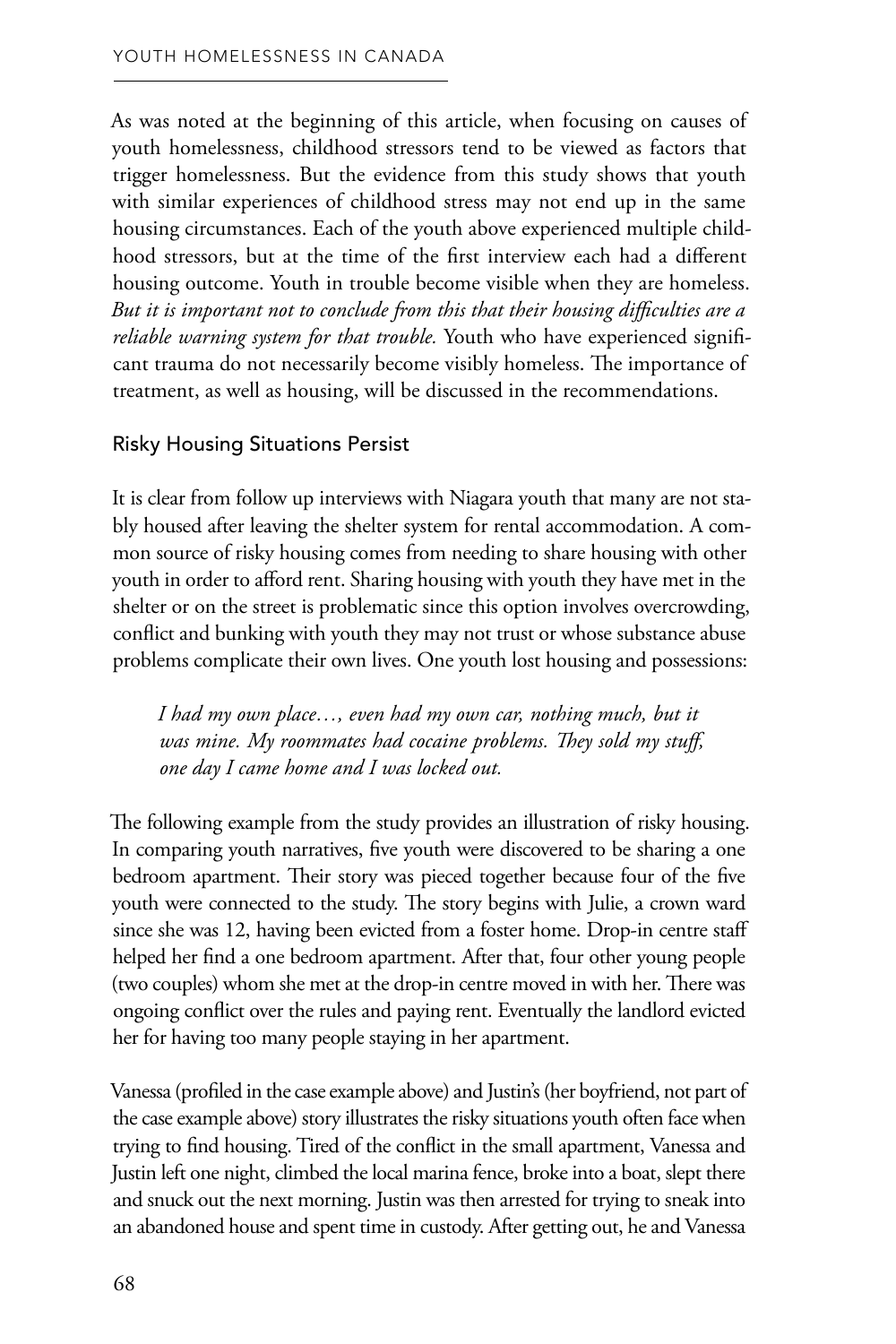rented a room in a house for \$750 a month. The owners used drugs and offered the youth drugs. Vanessa began using ecstasy which was available down the street. The landlords eventually told them they needed to move out. They both headed to conflict-filled homes. Justin spent time with an aunt and then returned. He slept in a tent for awhile with Vanessa. Then he found a place with a friend of his brother's, and had been there for four months at the last interview. Vanessa shared Justin's adventures and after the camping experience went back home, reluctantly, to a conflict-filled situation. She copes by spending lots of time at Justin's place. This case example and the mobility of youth during the study demonstrate that youth face significant barriers in their attempts to secure stable housing, especially without sufficient income to make good choices about living arrangements.

# Discussion and Conclusion

When youth who are living troubled and traumatic lives become homeless, their troubled lives become visible. Society is rightly concerned that they have no safe place to live and that their homelessness puts them at risk for poor health, sexually transmitted diseases, violence, and brushes with the law. Homelessness becomes the risk around which efforts are organized, both to understand what causes homelessness and to provide emergency shelter. The literature review demonstrated a growing awareness of the complexity of the causes and impacts of youth homelessness and recognition that homelessness is a process rather than an event. Having said this, there is still a tendency when reporting on youth homelessness to focus on the causes of homelessness.

There are two concerns that emerge in this focus on causes. The first concern is that in order to draw conclusions about homeless youth as a whole, complex individual lives are lumped together and generalized. Bessant (2001) argues that there are problems in moving from group averages to individual cases. One cannot assume that an average risk for a population translates into a specific risk for an individual youth. In addition, in separating out the multiple stresses that occur in youth's lives into disconnected lists of separate factors that "cause" youth homelessness, the combined impact of multiple childhood stresses on individual lives is lost.

A second issue following from the first is that in focusing on childhood trauma as a cause of homelessness, serious events in young lives, such as abuse, may shift from being seen as a serious trauma which requires a response, to being a "cause of homelessness". For homeless youth, abuse, violence, and poverty become things that happened to them that caused their homelessness rather than experiences that contribute to ongoing stress and depression. Rather than asking why youth become homeless, a more fruitful question might be: What was happening in the lives of youth in the process of becoming homeless that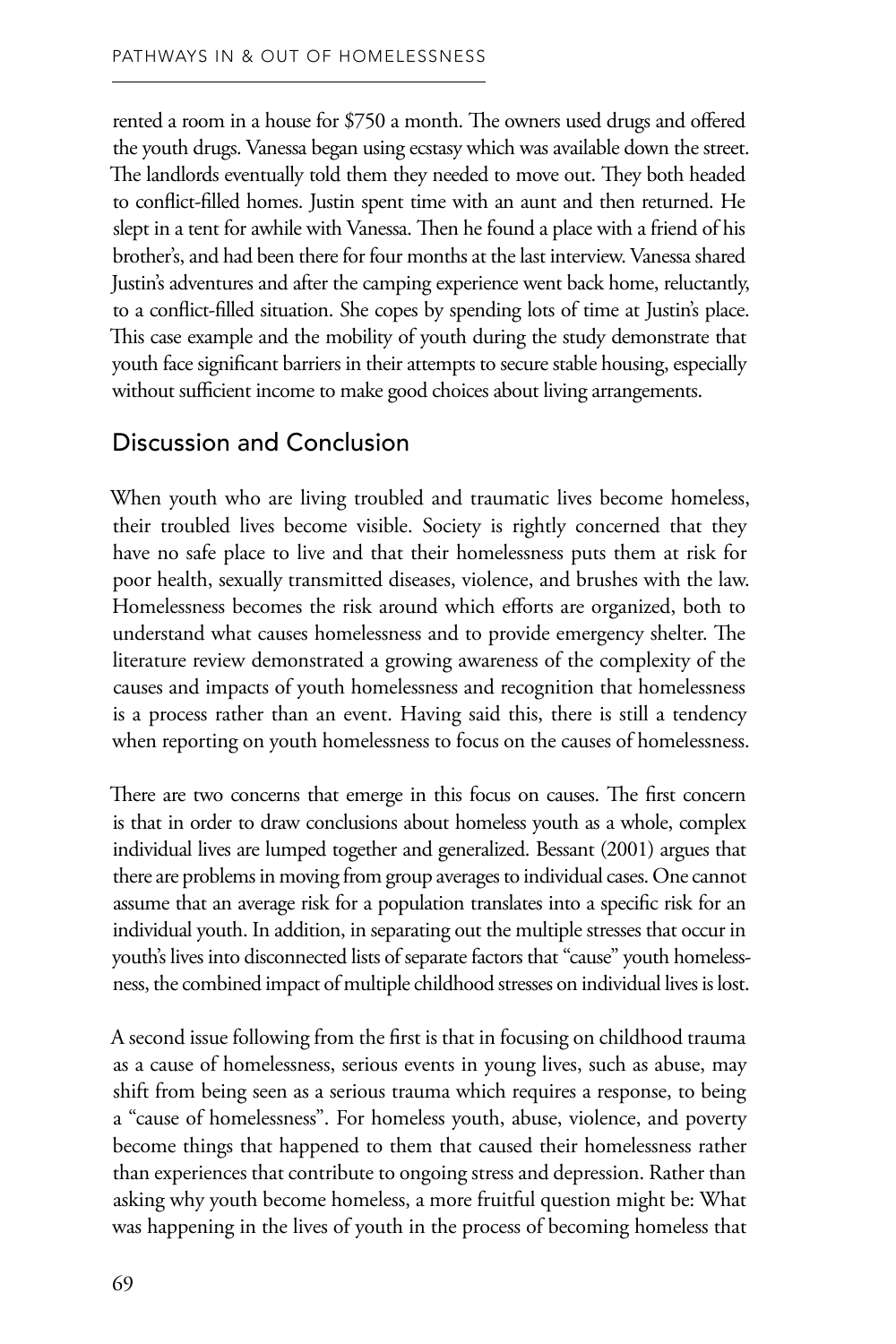we need to respond to at the same time as addressing their homelessness?

There are two significant issues in the lives of homeless youth in Niagara that need addressing. The first concern is the damaging mobility before homelessness and considerable mobility after homelessness. A second issue is that the most serious trauma in many of these young lives had happened before homelessness and that *homelessness, damaging though it is, was not necessarily the most important dislocation in their lives.* 

With regard to the first issue, it is clear that emergency shelter does not necessarily set youth on a path to stable housing. Staller (2004) argues that social policy based on "intuitive" or "obvious" solutions to social problems can aggravate the problem when applied to "complex, dynamic, nonlinear social systems" (380). For example, the Runaway Youth Act passed in the US in 1974, was based on an expectation that youth would move in a relatively straight line from the street to a shelter to home. This expectation map not only fails to capture the complexity of the situation, but also supports an inadequate policy response. Very few youth in Niagara moved from youth shelters to stable housing situations during the time of the study. Such thinking does not account for the complications of past trauma, current strained relationships, and lack of resources on the path to stable housing. Emergency shelter, as important as it is, is not a sufficient resource for youth facing homelessness.

With regard to the second issue, becoming homeless is a process that is complex, at times chaotic, and nested in multiple childhood stressors. Young people tend to experience lives filled with family conflict, unstable housing, abuse, and parental substance abuse and at some point in their tumultuous journey they may (or may not) become homeless; and it is their homelessness that triggers our response. Their homelessness becomes the warning system, the canary in the coal mine. The findings from this study of damaging mobility before homelessness and continuing instability after homelessness suggest that homelessness is not necessarily a very good warning system. Staller (2004), for example, in exploring the possible patterns for runaway youth as they cycle between home, friends, street, and shelter notes that some patterns describe housing instability but not necessarily visible homelessness. In other words, youth whose needs are not a publicly visible problem (like living on the street) may not have their needs addressed.

The recommendations that follow are designed to address both the need for treatment for multiple stresses in the lives of homeless youth and the need for fuller resources to make the transition from homeless to stable housing.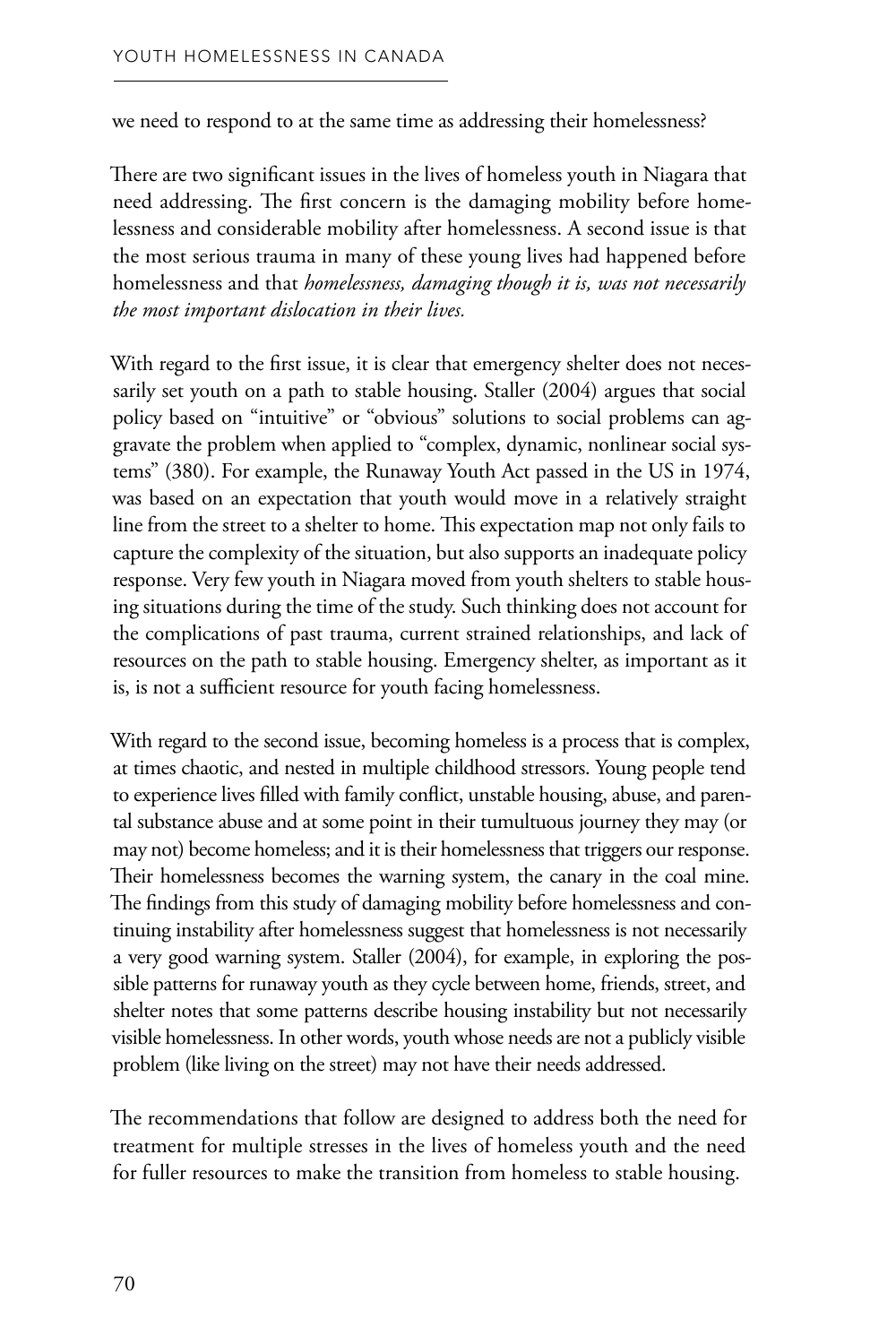## Recommendations

The following section outlines recommendations for program responses that address the concerns outlined above.

**1. Move beyond a focus on emergency shelter to a focus on prevention of youth homelessness.** There is growing recognition that prevention is as important as, or even more important than, emergency shelter in the response to homelessness. Overall, prevention strategies in other countries include early intervention to prevent someone from losing their housing in the first place, rapid re-housing for those who become homeless, and services to maintain housing once it has been established (Culhane et al., 2011; Pawson et al., 2006; Quilgars et al., 2011). Prevention is central to the response to youth homelessness in the United Kingdom and Australia (Winland et al., 2011). Key prevention services for youth include respite services (supported accommodation that allows for a cooling off period for the family), supported/transitional housing and family reconnection/mediation programs (Quilgars et al., 2011).

**2. Include family mediation programs in services for homeless youth.**  How can care be introduced into the lives of homeless youth? Family mediation programs, especially accompanied by a case management approach, can begin to address family issues and provide youth with supportive adult relationships (Calgary Homeless Foundation, 2011; Pawson et al., 2006; Quilgars et al., 2011; Winland et al., 2011). A unique family mediation program operating in Canada is Eva's Phoenix Family Reconnect Program, which is available to youth in the shelter system and youth in the community who are at risk of homelessness and who want to improve relationships with their families. A case management approach is used at Family Reconnect, with counselling and mental health supports at the centre. This approach helps youth connect to appropriate and effective services. Youth also receive important diagnoses that can help identify mental health issues and/or learning difficulties (Winland et al., 2011).

The outcomes of this program for youth include more active involvement with their family and improved relationships with family members. For many youth whose relationship with their parents is not reconcilable, there are other supportive family members, such as siblings, aunts/uncles, or grandparents, who can be involved. Addressing family issues is important for healing even when reconciliation is not possible: "Even where relations have not been completely reconciled, there is often an increased understanding of the nature of family conflict that helps young people and families move forward with their lives" (Winland et al., 2011:10).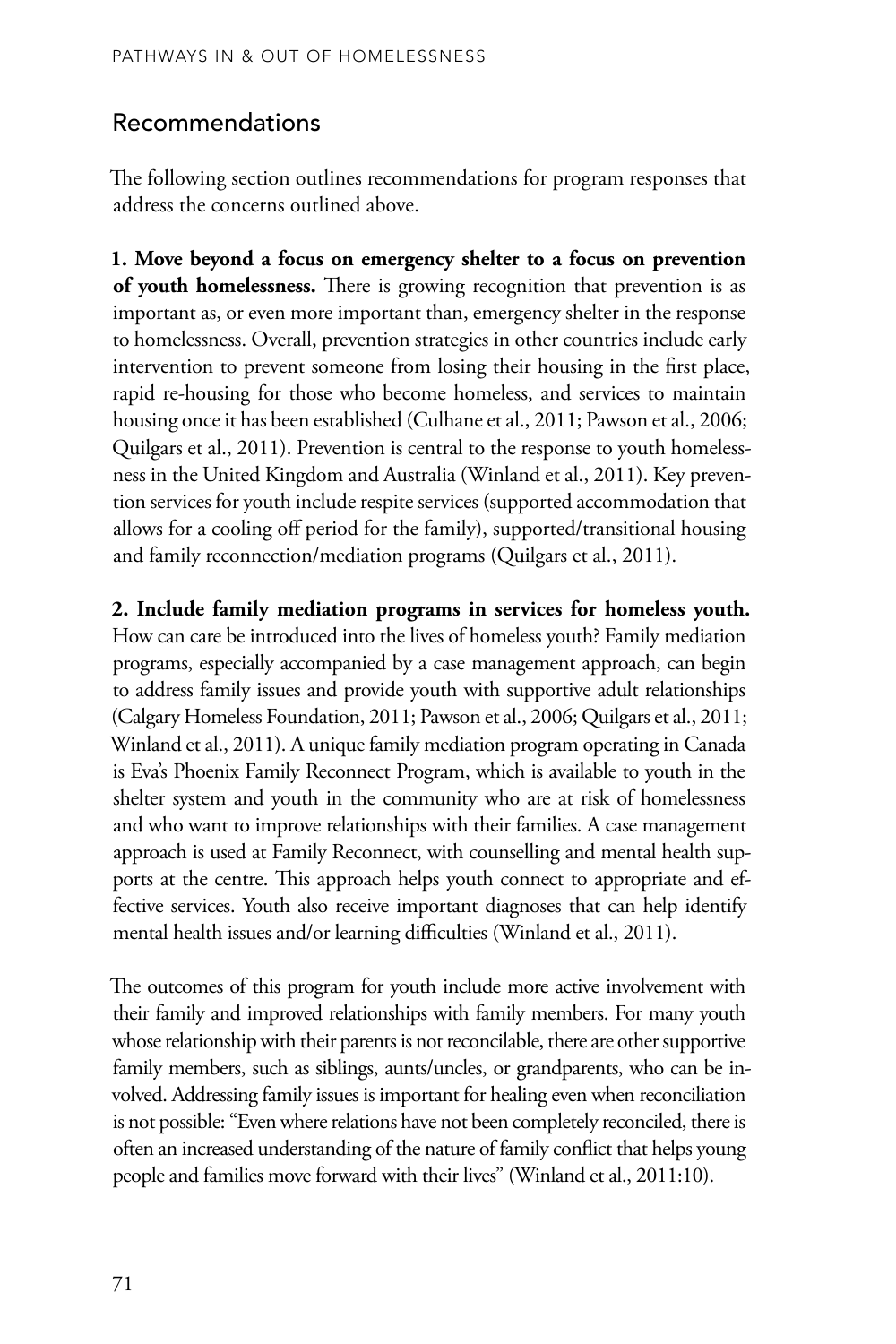#### **3. Provide comprehensive individual case support in services for homeless youth.** At the core of family mediation is case management (Calgary Homelessness Foundation, 2011; Winland et al., 2011), an approach that provides comprehensive transitional supports for individual youth. This support goes beyond addressing youths' relationship with their families to include general counselling, help with mental health issues, and referrals to other agency supports. The Calgary Homeless Foundation's Plan to End Youth Homelessness (2011) includes a case management approach called 'High Fidelity Wraparound Supports'. Extensive supports are provided to youth that follow them regardless of their housing situation. These supports include family counselling, working with schools, social support and family reconciliation. Youth and family identify "people who they consider to be helpers in their lives" (31) who are trained in wraparound principles. Successful outcomes for homeless youth include increased social support, high school completion, and good interpersonal skills. A wraparound case management approach could be used to identify youth who have experienced abuse and other childhood stresses and include a plan for treatment as part of transitional support.

**4. Include opportunities for treatment of trauma in services provided for homeless youth in Canada.** McLean argues that youth who experience homelessness are "survivors of various forms of abuse and/or trauma; emotional, physical, sexual and economic" and that models of service must "situate opportunities for healing at the core of service delivery" (2005:xi). Serge et al., (2002) found that one of the links between the child welfare and homelessness systems is that youth who have been in care have not been helped to deal with the circumstances that led to their removal from the home. Klodawsky et al., (2006) make the case that homeless youth face an absence of care in their lives. Applying an ethics of care (responding to physical, spiritual, intellectual, psychic and emotional needs) to the situation of homeless youth would mean moving beyond a narrow focus on achieving youth independence and employability to a multi-faceted approach that includes care, treatment for childhood trauma, and integrates social, emotional and practical needs.

**5. Provide transitional housing and follow up services for youth as they move on from the emergency shelter system.** Homeless youth are still developing skills for independent living. It is unrealistic to expect youth without adult support and with insufficient income and skills to move directly from emergency shelters to stable housing. Insufficient income and a lack of adult support contributed to significant mobility for homeless youth in Niagara after they left the emergency shelter system. Case management and follow up services may be sufficient for some youth to move to independent housing, but youth who are very young or who do not have adult support may not have the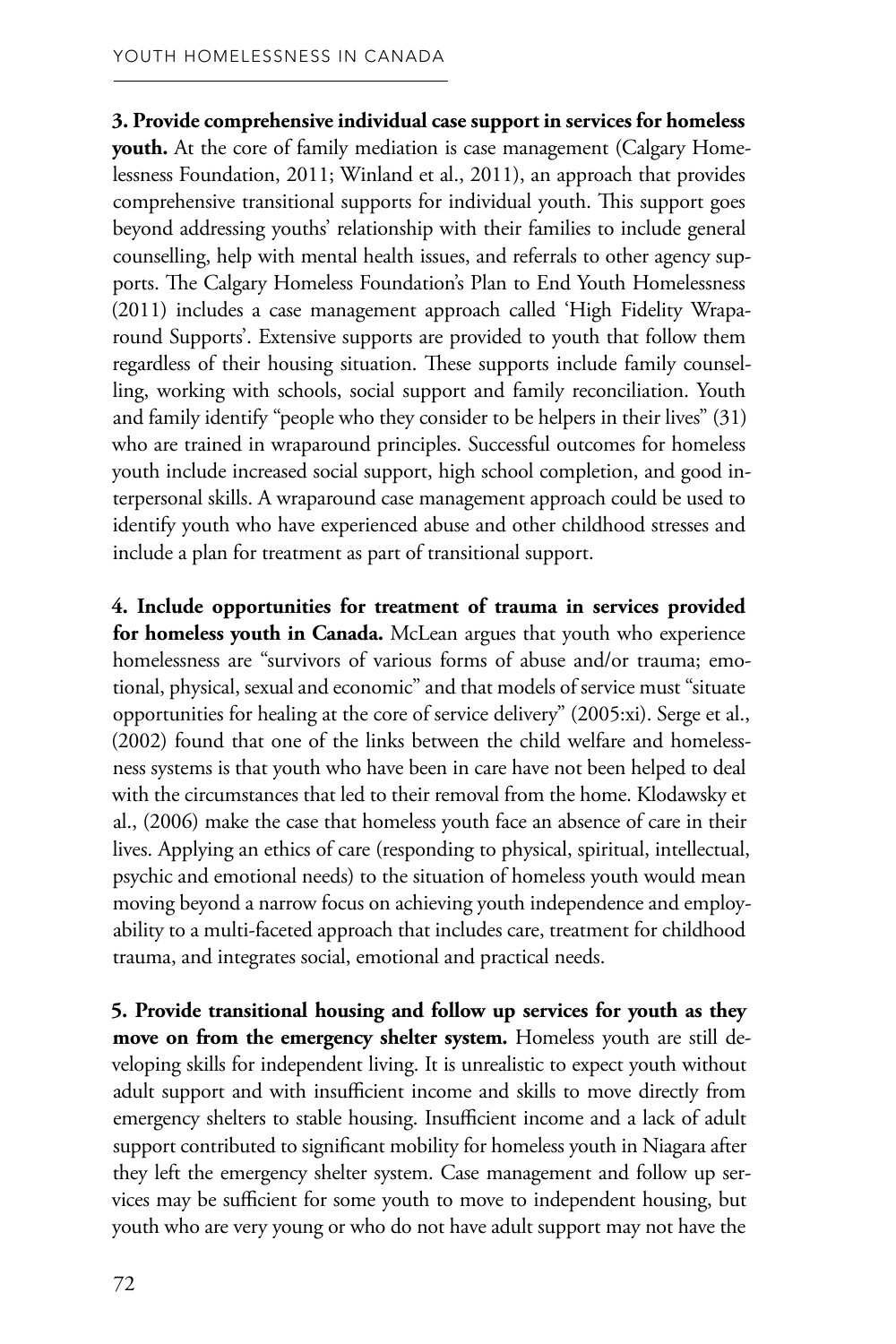skills to live independently (Quilgars et al., 2011). Transitional housing can play an important role is assisting youth to move to permanent, stable housing.

Family mediation, case management, treatment for trauma and transitional housing should be part of an integrated systems level approach, which Winland et al., define as "bringing together a range of services and approaches that work across the street youth sector, and ideally, also engage with programs, services and institutions 'upstream' – that is, before young people become homeless in the first place" (2011:11). Canada's youth homelessness sector is still largely focused on emergency responses (Gaetz, forthcoming; Winland et al., 2011). The study of youth homelessness in Niagara confirms the need for care and adult support in the lives of homeless youth. Case management, family mediation, treatment, transitional supports and an integrated systems level approach could address the childhood stress experienced by youth before homelessness and prevent the kind of instability and mobility after homelessness that the Niagara youth experienced. As one youth in the study stated:

*Homelessness is only a problem if you let it be. It's only a problem if you don't do something about it - society doesn't do something. Its two parts: they have to ask for the help and there has to be somebody there to help them.* 

## References

- Adam, E. K., & Chase-Lansdale, P. L. (2002). Home sweet home(s): Parental separations, residential moves, and adjustment problems in low-income adolescent girls. *Developmental Psychology,* 38(5), 792-805.
- Anucha, U. (2005). Conceptualizing homeless exits and returns: The case for a multidimensional response to episodic homelessness. *Critical Social Work,* 6(1), 1-17.
- Aubry, T., Klodawsky, F., Nemiroff, R., Birnie, S., & Bonetta, C. (2007). *Panel study on persons who are homeless in Ottawa: Phase 2 results.* Ottawa: Centre for Research and Community Services, Faculty of Social Sciences, University of Ottawa.
- Beer, A., Delfabbro, P., Natalier, K., Oakley, S., & Verity, F. (2003). *Developing models of good practice in meeting the needs of homeless young people in rural areas.* Melbourne: Australian Housing and Urban Research Institute.
- Benoit, C., Jansson, M., Hallgrimsdotter, H., & Roth, E. (2008). Street youth's life course transitions. *Comparative Social Research,* 25, 325-353. doi:10.1016/S0195-6310(07)00011-7
- Bessant, J. (2001). From sociology of deviance to sociology of risk: Youth homelessness and the problem of empiricism. *Journal of Criminal Justice,* 29(1), 31-43.
- Calgary Homeless Foundation. (2011). *Plan to end youth homelessness in Calgary.* Calgary: Author.
- Chamberlain, C., & MacKenzie, D. (2004). *Youth homelessness: Four policy proposals.* Melbourne: Australian Housing and Urban Research Institute.
- Cohen, R., & Wardrip, K. (2011). *Should I stay or should I go? Exploring the effects of housing instability and mobility on children.* Washington: Center for Housing Policy.
- Culhane, D. P., Metraux, S., & Byrne, T. (2011). A prevention-centered approach to homelessness assistance: A paradigm shift? *Housing Policy Debate,* 21(2), 295-315.
- DeSantis, G. (2002). *Homeless youth in Waterloo Region: A report on two pilot projects.* Cambridge: Social Planning Council of Cambridge and North Dumfries.
- DiPaolo, M. (1999). *The impact of multiple childhood trauma on homeless runaway adolescents.* New York: Garland.